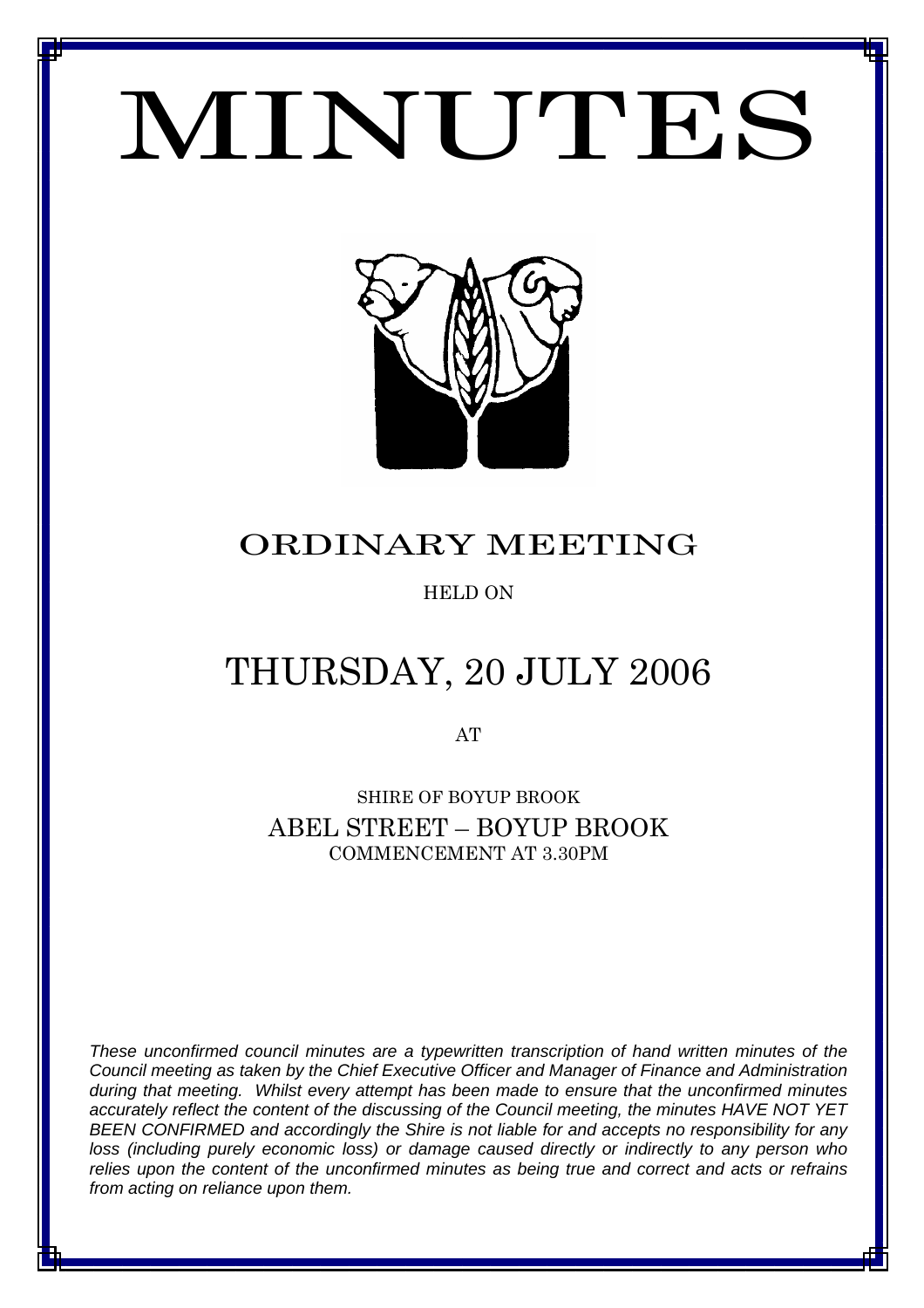# TABLE OF CONTENTS

| 1                                                                                         | RECORD OF ATTENDANCE/APOLOGIES/LEAVE OF ABSENCE PREVIOUSLY APPROVED 3                                                                                         |  |  |
|-------------------------------------------------------------------------------------------|---------------------------------------------------------------------------------------------------------------------------------------------------------------|--|--|
| $\mathbf{2}$                                                                              |                                                                                                                                                               |  |  |
| 3                                                                                         |                                                                                                                                                               |  |  |
| 4                                                                                         |                                                                                                                                                               |  |  |
| 5                                                                                         |                                                                                                                                                               |  |  |
| 6                                                                                         |                                                                                                                                                               |  |  |
| $\overline{7}$                                                                            |                                                                                                                                                               |  |  |
| 7.1                                                                                       |                                                                                                                                                               |  |  |
| 7.2                                                                                       |                                                                                                                                                               |  |  |
|                                                                                           | 7.2.1<br>7.2.2<br>7.2.3<br>NELSON LOCATIONS 1213 AND 1265 BOYUP BROOK-KOJONUP ROAD, BOYUP BROOK - APPLICATION FOR REZONING<br>7.2.4<br>7.2.5<br>7.2.6         |  |  |
|                                                                                           |                                                                                                                                                               |  |  |
|                                                                                           | 7.3.1<br>7.3.2<br>7.3.3<br>7.3.4<br>WESTERN AUSTRALIAN LOCAL GOVERNMENT ASSOCIATION - 2006 ANNUAL GENERAL MEETING AGENDA ITEMS  25<br>7.3.5<br>7.3.6<br>7.3.7 |  |  |
| 8.                                                                                        |                                                                                                                                                               |  |  |
| 9.                                                                                        |                                                                                                                                                               |  |  |
| 10. URGENT BUSINESS - BY APPROVAL OF THE PRESIDENT OR A MAJORITY OF COUNCILLORS PRESENT28 |                                                                                                                                                               |  |  |
|                                                                                           |                                                                                                                                                               |  |  |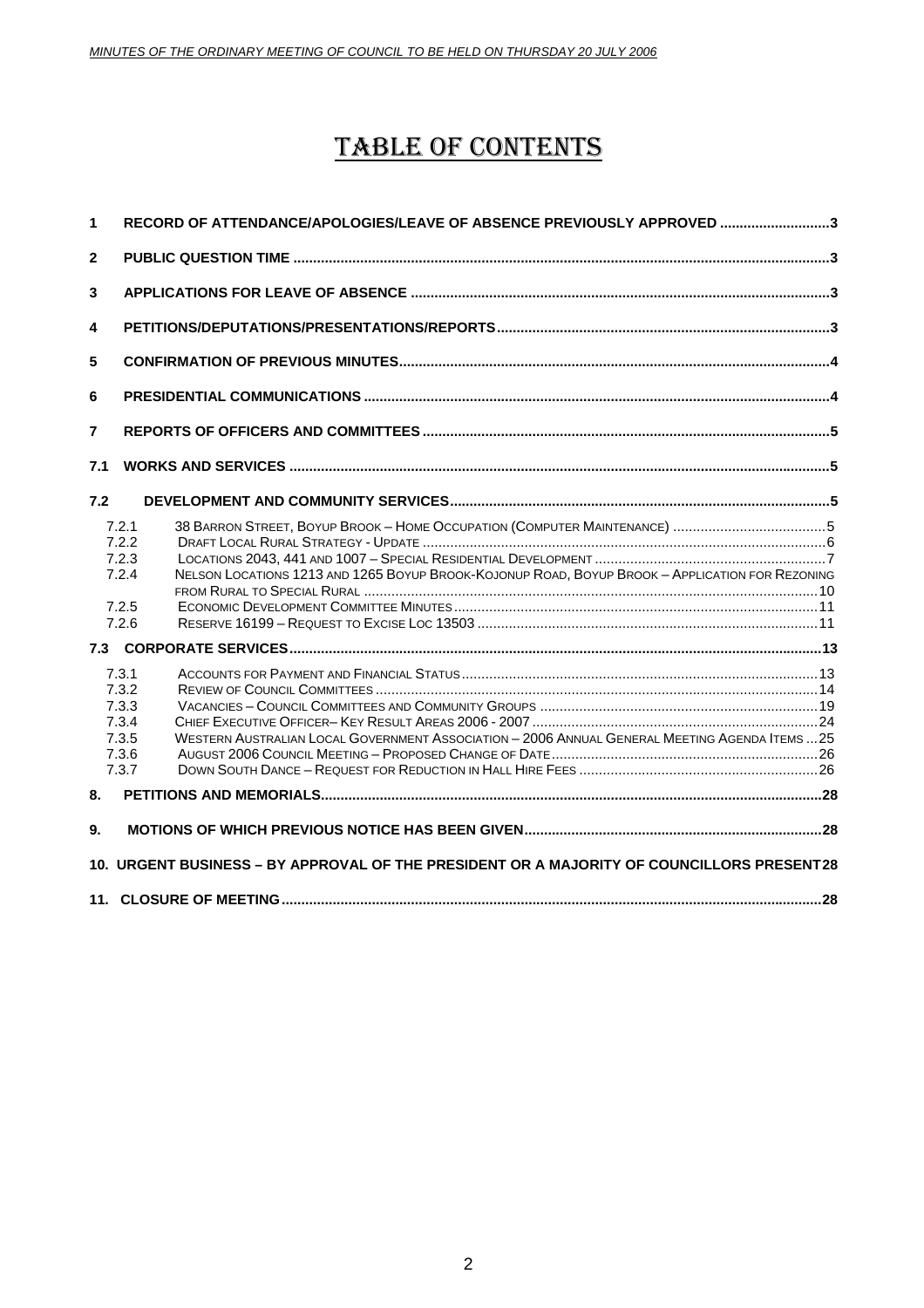# <span id="page-2-0"></span>**1 RECORD OF ATTENDANCE/APOLOGIES/LEAVE OF ABSENCE PREVIOUSLY APPROVED**

# 1.1 Attendance

Cr T Ginnane – Shire President Cr S Broadhurst Cr R Downing Cr J Florey Cr P Marshall Cr M Martin Cr K Moir Cr T Oversby Cr A Piper

Mr W Pearce – Chief Executive Officer Mr K Jones – Manager of Finance and Administration

# 1.2 Apologies

Mr J Eddy – Manager of Works and Services

# **2 PUBLIC QUESTION TIME**

2.1 Response to Previous Public Questions Taken on Notice

Nil

# 2.2 Public Question Time

# **3 APPLICATIONS FOR LEAVE OF ABSENCE**

# **4 PETITIONS/DEPUTATIONS/PRESENTATIONS/REPORTS**

# Cr S Broadhurst – BRVMA

Spoke to a mockup brochure promoting towns in the Blackwood River Valley Marketing Association district.

# Cr R Downing – South West Community Foundation

• SWCF are close to finalising the Terms of Reference.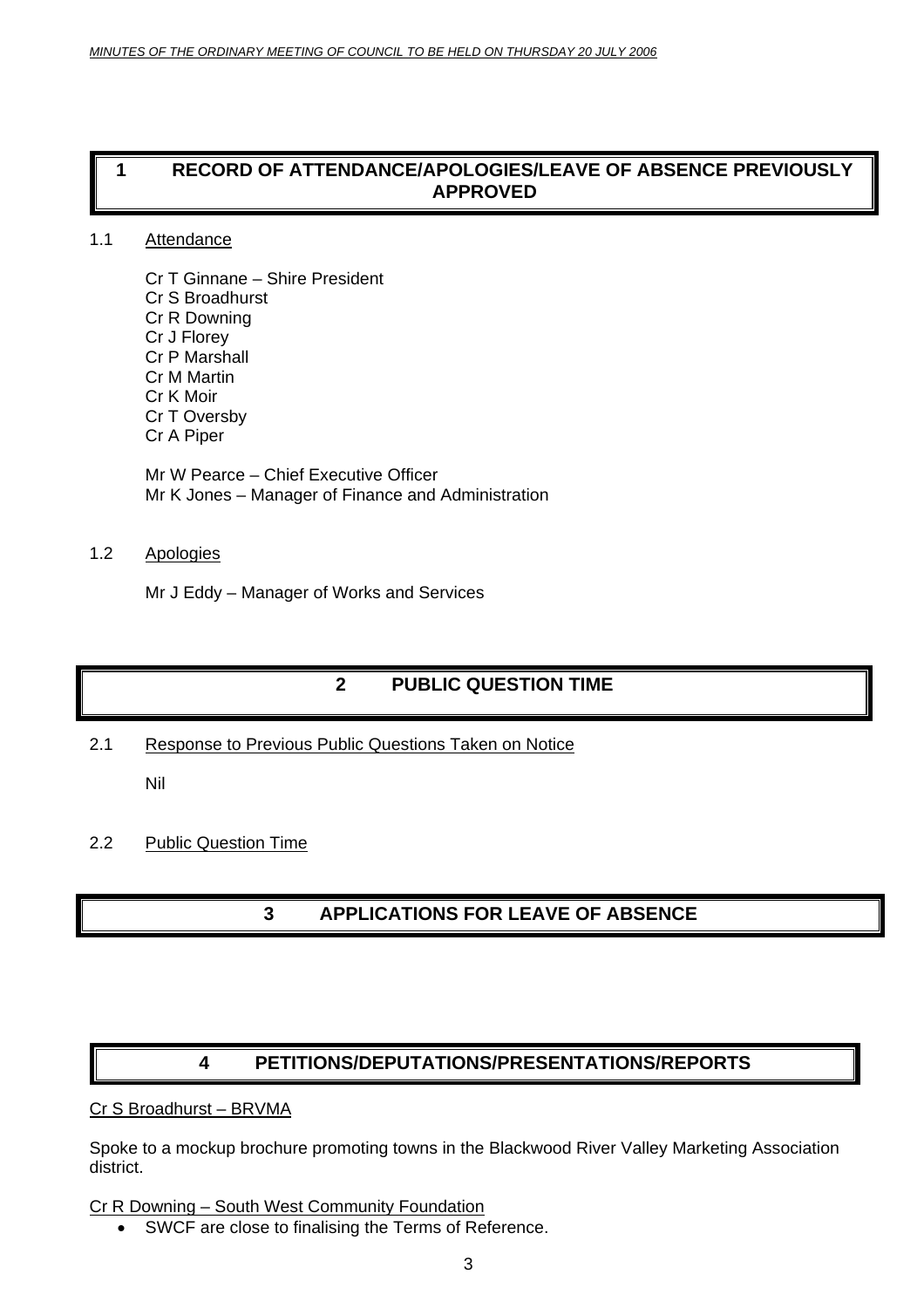### <span id="page-3-0"></span>*MINUTES OF THE ORDINARY MEETING OF COUNCIL TO BE HELD ON THURSDAY 20 JULY 2006*

- The SWCF has created a brochure designed to solicit funds and is presented for information.
- Cr Downing feels it is still worthwhile having Boyup Brook representation on the Committee.

Cr M Martin – Container Deposit Legislation

- Anticipated that the legislation will be introduced by the end of 2007.
- Comments from Council and interested parties need to be submitted by February 2007.
- Position paper currently being drafted.

# **5 CONFIRMATION OF PREVIOUS MINUTES**

5.1 Minutes of the Ordinary Meeting of the Council held on 15 June 2006.

# **MOVED: Cr Downing Case Conducts Account SECONDED: Cr Martin**

**That the minutes of the previous Ordinary Meeting of the Council held on 15 June 2006, be confirmed as an accurate record subject to the following amendment on page 27 Item 7.3.10:** 

*"K Jones and J Eddy returned to chambers the time being 5.54pm.* 

*Moved: Cr Martin* Moved: Cr Downing **SECONDED: Cr Downing** 

*That the Council:-* 

- *1. delegates authority to the Chief Executive Officer to negotiate a three (3) year employment contract commencing 1 July 2006 under section 5.39 of the Local Government Act 1995 with Mr Keith Jones under the following terms and conditions:-* 
	- *Mr Jones' 2003 2006 "Contract of Employment" underpinning the minimum terms and conditions;*
	- *Salary of \$60,000*
- *2. approves a contract of employment subject to acceptance by Mr Keith Jones, being executed by the Shire President and Chief Executive Officer;*
- *3. approves the seal of the Shire of Boyup Brook being placed on the "contract of employment" subject to clause 2 above.*

*CARRIED 9/0"* 

**CARRIED 9/0** 

5.2 Minutes of the Special Meeting of the Council held on 20 June 2006.

# **MOVED: Cr Oversby SECONDED: Cr Martin**

**That the minutes of the Special Meeting of the Council held on 20 June 2006, be confirmed as an accurate record.**

**CARRIED 9/0** 

# **6 PRESIDENTIAL COMMUNICATIONS**

The Shire President informed the meeting that Cr Downing and himself would be visiting Sandakan from 14 - 20 August 2006 representing Council.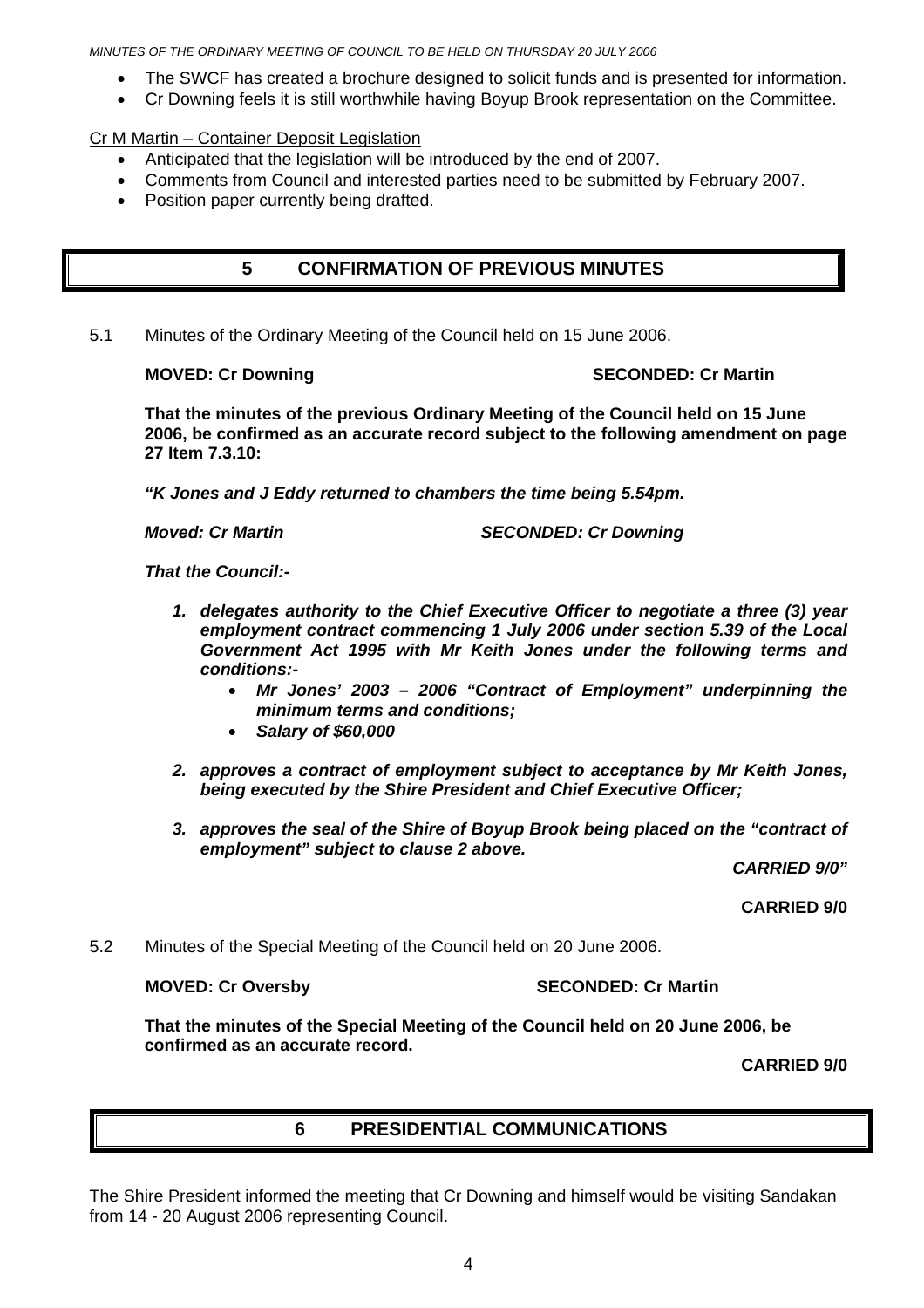# <span id="page-4-0"></span>**7 REPORTS OF OFFICERS AND COMMITTEES**

# **7.1 WORKS AND SERVICES**

# **7.2 DEVELOPMENT AND COMMUNITY SERVICES**

# 7.2.1 38 Barron Street, Boyup Brook – Home Occupation (Computer Maintenance)

 *Proponent: E & T Watts Reporting Officer: Will Pearce Date Report Written: 11 July 2006 File: AS 1802*   $A$ *ppendices*:

 *Location: 38 Barron Street, Boyup Brook Enabling Legislation: Town Planning Scheme No 2* 

# **BACKGROUND:**

The proponent wishes to commence a computer maintenance business from 38 Barron Street.

A plan of the proposal is attached.

# **DETAIL:**

The lot is zoned 'residential' and as such a home occupation is an 'AA' use under the Town Planning Scheme No. 2 which the Council, in exercising the discretionary powers available to it, may approve.

The proponent advises that the garage of 15m2 will be used for computer repairs, maintenance and (one-on-one) training purposes with a small number of vehicles needing to visit the property.

A 'home occupation' is defined in the Scheme… '*as a business or activity carried on, with the* permission of the Council, within a dwelling house by a resident in the dwelling to which it is *appurtenant on condition that:-* 

- *a) It does not cause injury to or affect the amenity of the neighbourhood;*
- *b) Does not entail the employment of any person not a member of the occupiers family;*
- *c) Does not occupy an area of greater than twenty (20) square metres;*
- *d) Does not require the provision of any essential services of a greater capacity than normal;*
- *e) Does not display a sign exceeding 0.2 square metres;*
- *f) In the opinion of the Council is compatible with the principle uses in the area and does not generate a volume of traffic that would prejudice the amenity of the area;*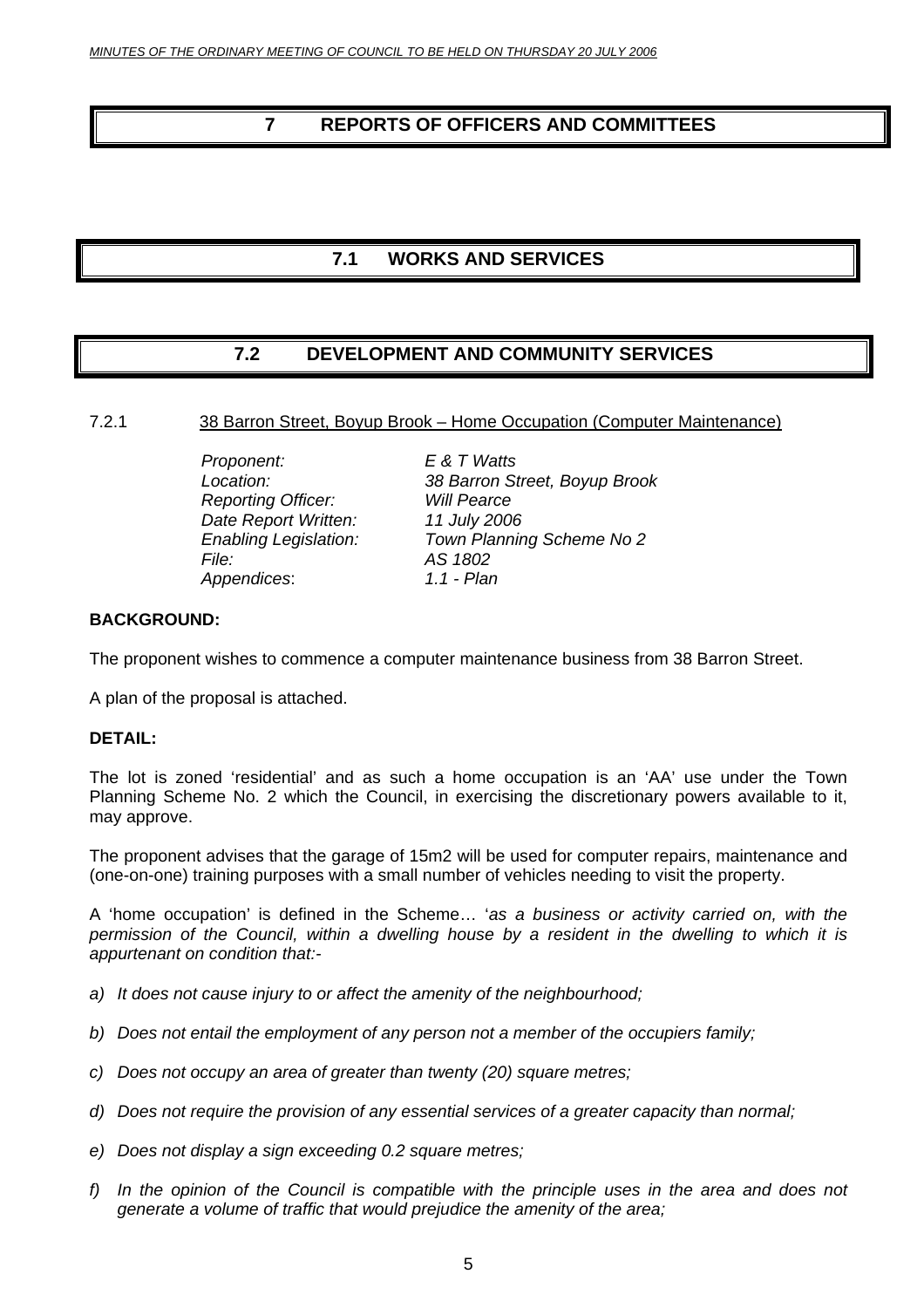### <span id="page-5-0"></span>*MINUTES OF THE ORDINARY MEETING OF COUNCIL TO BE HELD ON THURSDAY 20 JULY 2006*

*g) Does not entail the presence of more than one (1) commercial vehicle and does not include provision for fuelling or repairing of motor vehicles within the property.'* **COMMENT:**

The Council approved a similar application for a Forrest Street home owner in 1998.

This proposal would seem to have a negligible impact on the property from a planning perspective.

It is suggested that the Council approves the planning application as recommended above.

The Development Services Committee considered this issue at its meeting held on 10 July 2006 and concurred with the Chief Executive Officer's recommendation.

# **MOVED: Cr Oversby SECONDED: Cr Florey**

**That the Council approves the application for a Home Occupation (computer maintenance) to operate from the residential dwelling located at 38 Barron Street, Boyup Brook, subject to compliance with the Shire of Boyup Brook Town Planning Scheme No 2.** 

**CARRIED 9/0** 

# 7.2.2 Draft Local Rural Strategy - Update

 *Proponent: Shire of Boyup Brook Location: Shire of Boyup Brook Reporting Officer: Will Pearce Date Report Written: 11 July 2006 Enabling Legislation: Town Planning Scheme No 2 File: LN/55/001 Appendices*: *-* 

# **BACKGROUND:**

The draft Local Rural Strategy (LRS) has been in dispute for two years between the Council and the Minister for Planning and Infrastructure over rural subdivision criteria.

In summary, the Council supports 40ha rural subdivisions as-of-right while the Western Australian Planning Commission (WAPC) supports a minimum of 80ha.

The Council at its April 2006 meeting resolved that the:-

- 1. response dated 11 December 2005 from the Western Australian Planning Commission in relation to the draft Local Rural Strategy be received;
- 2. Western Australian Local Government Association be requested to call the meeting as offered by the WAPC as soon as possible and to invite representatives from the Shires of Boyup Brook, Manjimup and Nannup when confirmed.

This report is to provide a précis of the meeting indicated in clause 2 above.

# **DETAIL:**

The Shire President, Cr Moir and the CEO met with J Dawkins - WAPC Chairman, R Stokes - Department of Planning and Infrastructure Director, B Mitchell – WALGA President and A Hailes – WALGA Director on 14 June 2006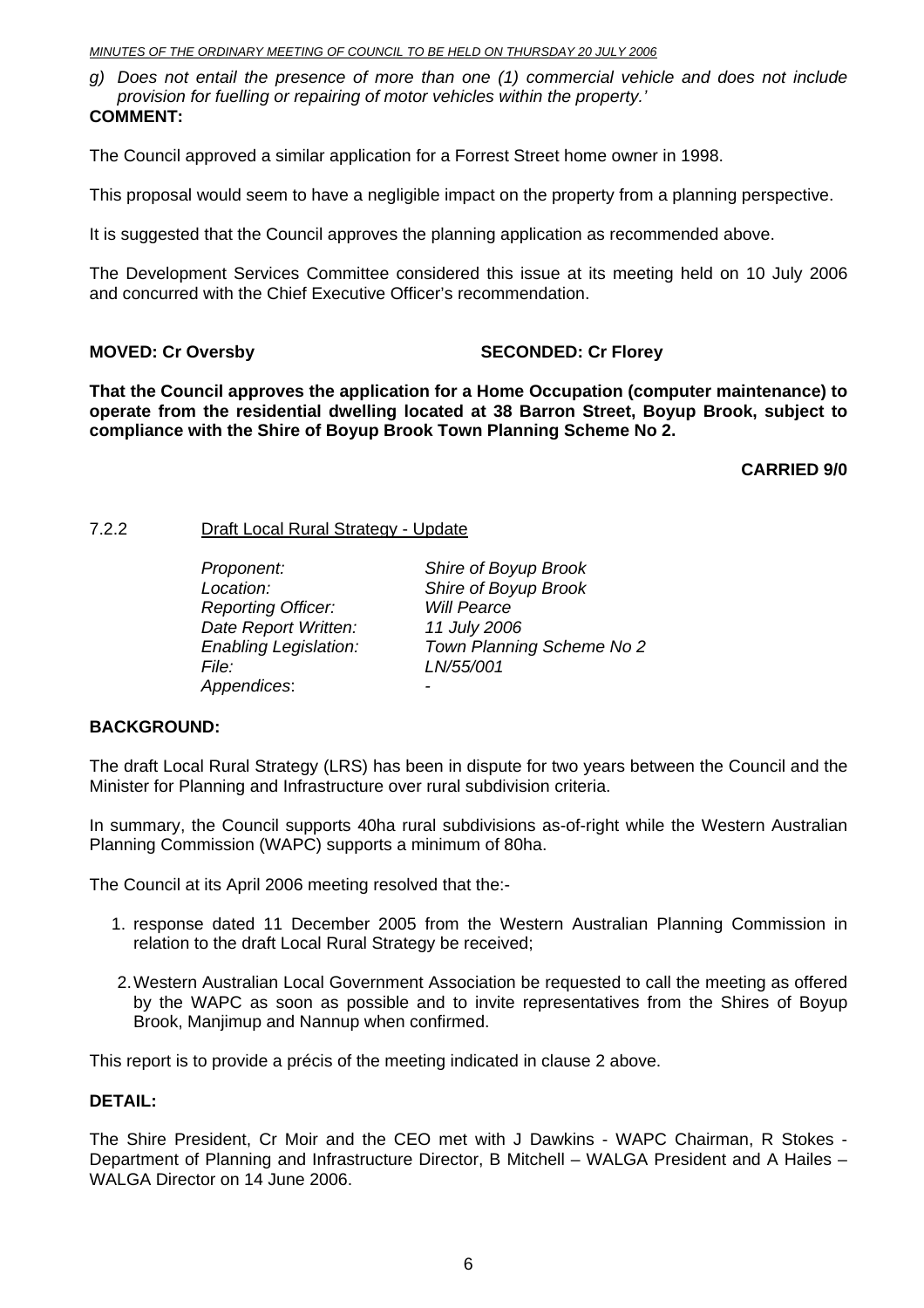<span id="page-6-0"></span>Shire representatives put the case that the WAPC support for 80ha rural subdivisions, as determined in the Warren Blackwood Rural Strategy (WBRS), is in contradiction to State Planning Policy 2.5.

The policy only nominates 80ha minimum where the local government does not have a Local Planning Strategy to determine such criteria.

The policy states that local governments should 'develop subdivision … criteria…' in their strategies.

The chairman acknowledged that the subsequent transference into the WBRS has been an unfortunate misreading of the policy.

Mr Dawkins advised that he will request the DPI to place this matter on the agenda of the next SW Planning Commission meeting, of which he is also chairman, for consideration.

Other matters discussed in detail that the chairman would take on included-

- Request for support from the WAPC to allow the DPI to release crown lots in satelllite townsites without requiring water and sewerage (this has been DPI practice for many years up until approximately 2002.
- Request for WAPC to encourage Landcorp to develop residential and industrial land in rural communities instead of just focusing on coastal areas.
- Removing infrastructure impediments to developing large residential lots for example the Water Corporation require reticulated water for lots up to 4ha and Western Power require underground power for lots up to 10ha.

# **COMMENT:**

It is suggested that this report be received.

The Development Services Committee considered this issue at its meeting held on 10 July 2006 and concurred with the Chief Executive Officer's recommendation.

Cr K Moir departed the Chambers the time being 3.42pm.

**MOVED: Cr Downing The SECONDED: Cr Broadhurst** 

# **That this report be received.**

# **CARRIED 8/0**

# 7.2.3 Locations 2043, 441 and 1007 – Special Residential Development

 *Proponent: M Bombara Reporting Officer: Will Pearce Date Report Written: 11 July 2006 File: AS3490/AS10050* 

 *Location: Locations 2043, 441 and 1007 Enabling Legislation: Town Planning Scheme No 2 Appendices*: *1.2 - WAPC Policy 2.5* 

# **BACKGROUND:**

Mr M Bombara and his planning consultant Mr R Paull made a presentation to the Council's June 2006 Briefing meeting on future land development within the shire.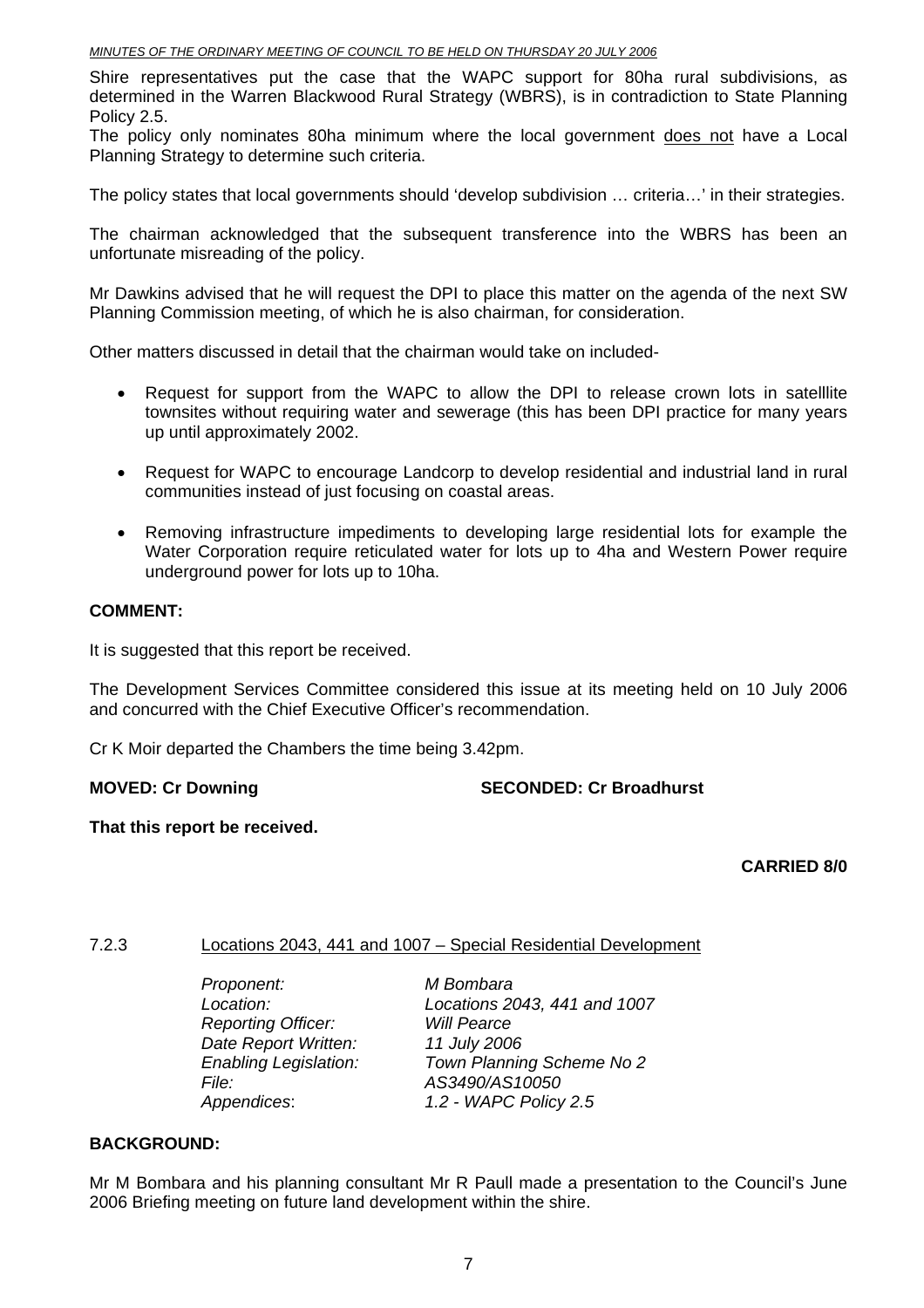### *MINUTES OF THE ORDINARY MEETING OF COUNCIL TO BE HELD ON THURSDAY 20 JULY 2006*

Mr Paull has followed up in writing of a suggested 'first step' of the proposal for Council consideration.

# **DETAIL:**

Mr Paull writes-

"Thank you for arranging the meeting with Shire Councillors last Thursday. Both Mark Bombara and I very much appreciated the positive reception from Councillors to the concept of 'special residential' style development within the Locations 2043, 441 and 1007.

I note from information provided by you that the Shire's draft 'Local Rural Strategy' specifically includes the above land within the 'Riverside Development/Protection Investigation Area' (RDPIA). A statement of intent for the RDPIA supports development as follows:

*"...proposals for high quality rural-residential development or rural small holdings which offer net environmental benefits in relation to protection of the Blackwood River, and which satisfactorily address issues including:* 

- *lot sizes sufficient for vegetation protection and flood avoidance*
- *and capability*
- *road access and servicing*
- *fire management*
- *protection or improvement of visual amenity*
- *land management controls"*

On the face of it, the above statement is a practical and reasonable position for the Shire to aspire. However, it is respectively suggested that an even more appropriate direction would be to encourage land owners within the RDPIA to pursue a more efficient use of land through 'special residential' development.

As suggested in our presentation to the Shire, 'special residential' style development could be very beneficial to the Shire by ensuring a supply of lower cost residential land for industrial development with the area defined as "Industrial Development Investigation Area".

By way of information, 'special residential' development is as defined by *WAPC Planning Policy No. DC 2.5 'Special Residential Zones* (copy attached) whereby the purpose of 'Special Residential zones' is to allow for lots of a size that offer a style of spacious living at densities lower than those characteristic of traditional single residential developments but higher than those found in Special Rural zones.

The objectives of *WAPC Planning Policy No. DC 2.5 'Special Residential Zones (see attached) are*:

- *To provide for the creation of lots of between 2,000 square metres and one hectare in suitable locations.*
- *To ensure that the use and development of such lots are subject to appropriate standards and controls.*
- *To protect the character and amenity of adjacent rural areas.*

It is suggested that the above purpose and objectives are appropriate for land with the RDPIA. Accordingly, it is suggested the following amendments (in bold) to the second dot point of the RDPIA as defined on page 85 of the draft Local Rural Strategy (LRS):

• *Subsequently: support proposals for high quality special-residential development or ruralresidential development or rural small holdings which offer net environmental benefits in relation to protection of the Blackwood River, and which satisfactorily address issues including:*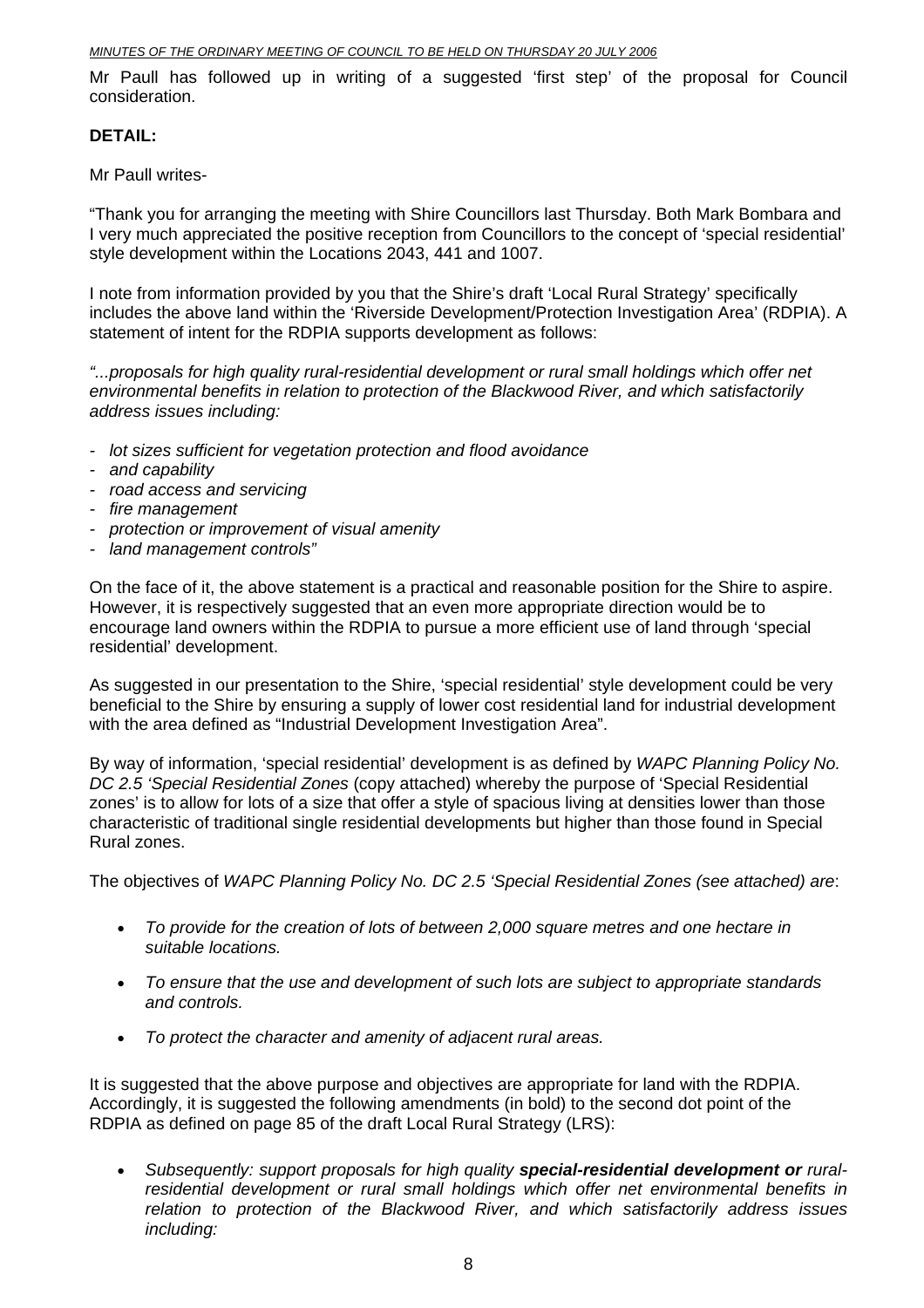- *lot sizes sufficient for vegetation protection and flood avoidance*
- *and capability*
- *road access and servicing*
- *fire management*
- *protection or improvement of visual amenity*
- *land management controls"*

# *Where special-residential development is sought, proposals will need to demonstrate compliance with WAPC Planning Policy No. DC 2.5 'Special Residential Zones'.*

I hope that the above is of assistance. If it is convenient, I would be happy to discuss this further with the Shire's Planning Consultant if you deem this necessary."

Mr Bombara developed a similar rural area called 'Bridgetown Highlands' in recent years.

# **COMMENT:**

There is no doubt that should Mr Bombara be successful in developing and selling potentially hundreds of special residential lots within a 3-4km radius of Boyup Brook over the next two decades there will be a major impact on the district.

These could include population increases (infrastructure needs would rise accordingly), sale of some or all of the lots to 'weekenders', expectations on the shire to provide services (and therefore raising of more rates) that it may not already be providing and so forth.

These impacts may be seen as either positive or negative by the community.

Concern has also been raised in regards to ensuring that there is a legal mechanism to ensure that the lots sold off to private owners are developed (residential dwellings?) within a reasonable amount of time, for example two years.

The committee is requested to consider the consultant's recommendation or consider other options, for example-

- $\triangleright$  The Council does not support the introduction of 'special residential' zones being introduced into the LRS;
- $\triangleright$  The Council directs the CEO to seek advice on the proposal from Thompson McRobert Edgeloe, planning consultants, before it considers amending the LRS to introduce 'special residential' zones;
- $\triangleright$  The Council will consider the proposal in conjunction with the implementation of a Local Planning Strategy that will identify, amongst other opportunities, developments within Boyup Brook town site. The Council's 2006/07 budget has an allocation of \$20,000 for this purpose.

The Development Services Committee held its meeting held on 10 July 2006 recommended:-

That the:-

- 1. second dot point of the Riverside Development/Protection Area on page 85 of the draft Shire of Boyup Brook Local Rural Strategy be amended by adding-
	- the words 'special –residential development or' between the words 'quality' and 'ruralresidential' in the first line;
	- a new paragraph 'Where special-residential development is sought, proposals will need to demonstrate compliance with Western Australian Planning Commission (WAPC) Planning Policy No. DC 2.5 Special Residential Zones'.'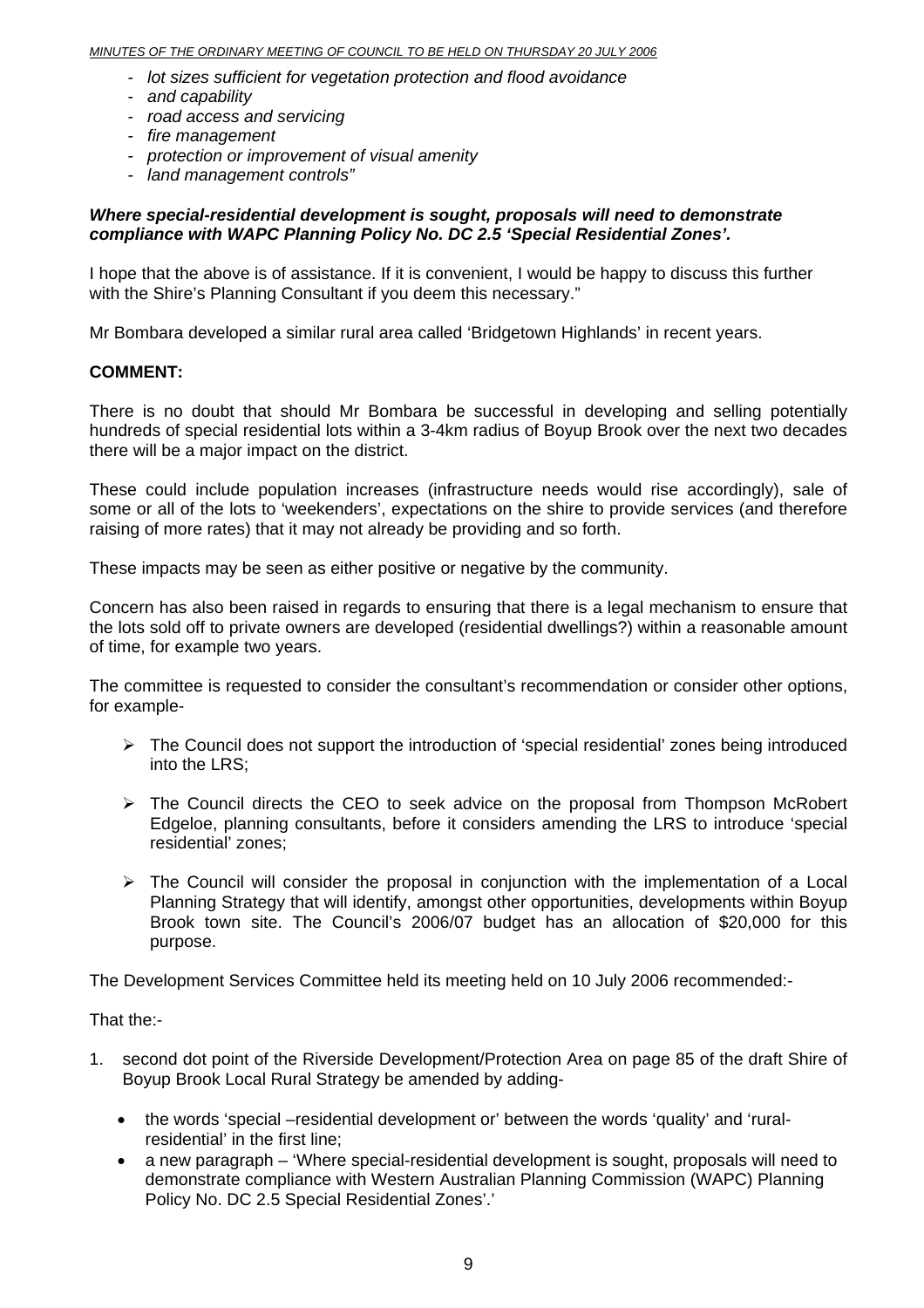<span id="page-9-0"></span>2. WAPC is requested to endorse the amendments.

# **MOVED: Cr Martin SECONDED: Cr Broadhurst**

**That the:-** 

- **1. second dot point of the Riverside Development/Protection Area on page 85 of the draft Shire of Boyup Brook Local Rural Strategy be amended by adding-** 
	- **the words 'special –residential development or' between the words 'quality' and 'ruralresidential' in the first line;**
	- **a new paragraph 'Where special-residential development is sought, proposals will need to demonstrate compliance with Western Australian Planning Commission (WAPC) Planning Policy No. DC 2.5 Special Residential Zones'.'**
- **2. WAPC is requested to endorse the amendments.**

# **CARRIED 8/0**

7.2.4 Nelson Locations 1213 and 1265 Boyup Brook-Kojonup Road, Boyup Brook – Application for Rezoning from Rural to Special Rural

| Proponent:                   | <b>Bindaree Corporation Pty Ltd (P Hilder)</b> |
|------------------------------|------------------------------------------------|
| Location:                    | Locs 1213 and 1265 Boyup Brook-Kojonup Road    |
| <b>Reporting Officer:</b>    | <b>Will Pearce</b>                             |
| Date Report Written:         | 11 July 2006                                   |
| <b>Enabling Legislation:</b> | Town Planning Scheme No 2                      |
| <i>File:</i>                 |                                                |
| Appendices:                  | 1.3 - Submission and plans                     |

# **BACKGROUND:**

Thompson McRobert Edgeloe (TME), planning consultants, have submitted a rezoning submission on behalf of their client Bindaree Corp.

The Council is requested to consider the proposed rezoning of a rural property to 'special rural'.

# **DETAIL:**

Please find attached the proposal from TME.

Note that reference to the terms 'rural-residential' and 'rural smallholdings' are WAPC zones for creating lots of 1-4ha and 4-40ha respectively.

The 'special rural' zone terminology has been replaced under state planning policies by these two zones in recent times. However, special rural zoning remains in the shire's town planning scheme and will do so until the scheme is reviewed and updated.

# **COMMENT:**

The shire's draft Local Rural Strategy does support such development within the Riverside Development/Protection Investigation Area.

It is suggested that the recommendation above be considered.

The Development Services Committee considered this issue at its meeting held on 10 July 2006 and concurred with the Chief Executive Officer's recommendation.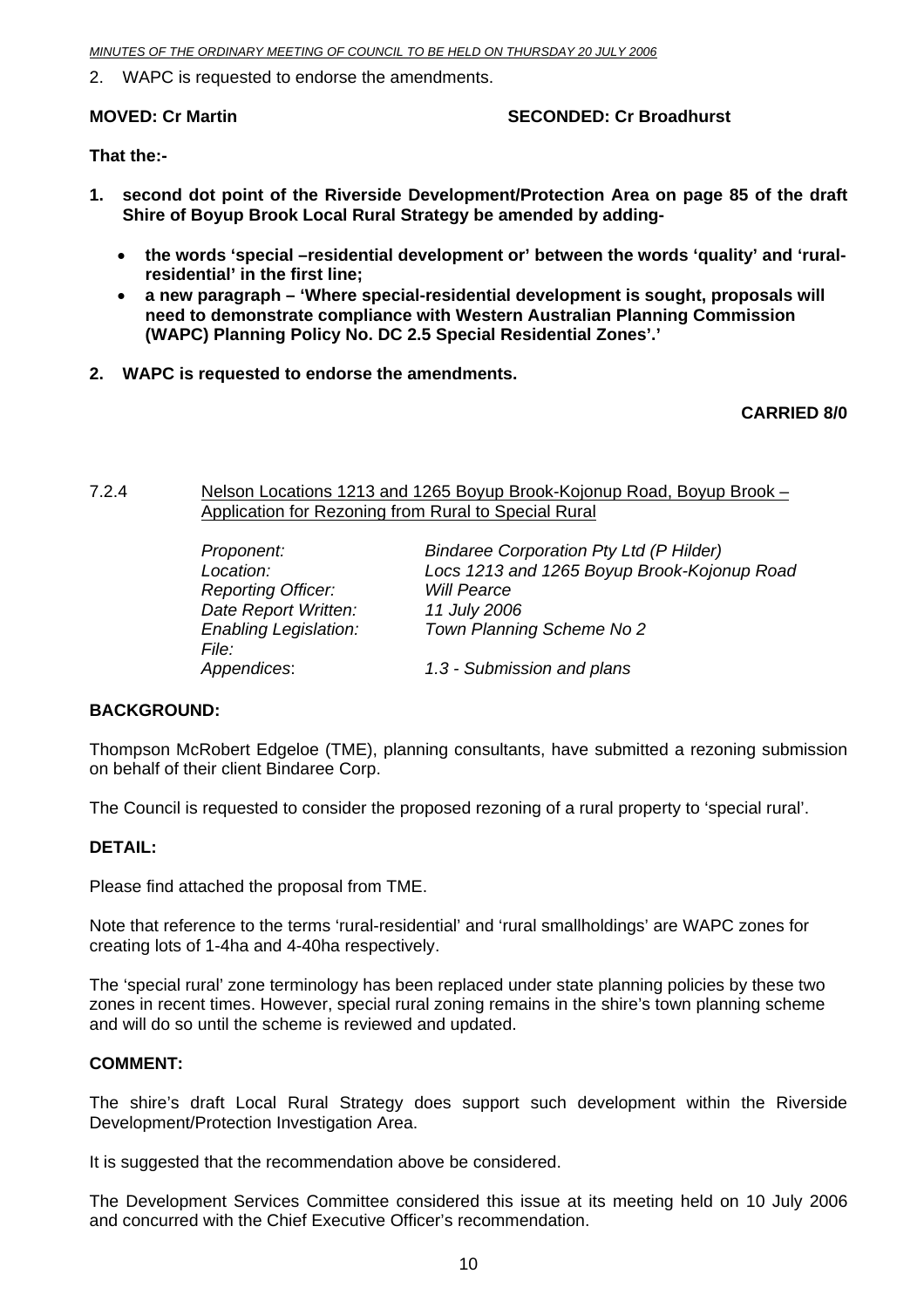# <span id="page-10-0"></span>**MOVED: Cr Piper SECONDED: Cr Martin**

# **That:-**

- **1 pursuant to Section 75 of the Planning and Development Act 2005 the Council resolves to amend Town Planning Scheme No 2 by including Locs 1213 and 1265 Boyup Brook-Kojonup Road within a Special Rural Zone;**
- **2 upon receipt of the formal documentation the Council will consider these further and will refer any adopted amendment to the WAPC for consent to advertise.**

# **CARRIED 8/0**

# 7.2.5 Economic Development Committee Minutes

Location:  *Reporting Officer: Will Pearce Date Report Written: 11 July 2006 File: GO/37/005 Appendices*: *1.4 - Minutes*

*Proponent: Shire of Boyup Brook* 

*Enabling Legislation: Local Government Act 1995* 

# **BACKGROUND:**

A meeting of the Economic Development Committee was held on the 5 July 2006.

Minutes of the meeting are laid on the table and circulated (refer to appendix 1.4).

# **MOVED: Cr Martin SECONDED: Cr Downing**

**That the minutes of the Economic Development Committee Meeting held on 5 July 2006, be received.** 

**CARRIED 8/0** 

# 7.2.6 Reserve 16199 – Request to Excise Loc 13503

 *Proponent: Water Corporation Location: Reserve 16199 Loc 13503*   $Reporting$  Officer: *Date Report Written: 7 June 2006 Enabling Legislation: Local Government Act 1995 File: FM/25/008 Appendices*: *1.5 - Maps*

# **BACKGROUND:**

The Water Corporation is seeking additional land in the Boyup Brook townsite for the construction of additional water storage facilities.

The corporation has identified a portion of shire reserve located on the Bridgetown Road opposite the Lee Steere Dve intersection as a potential site.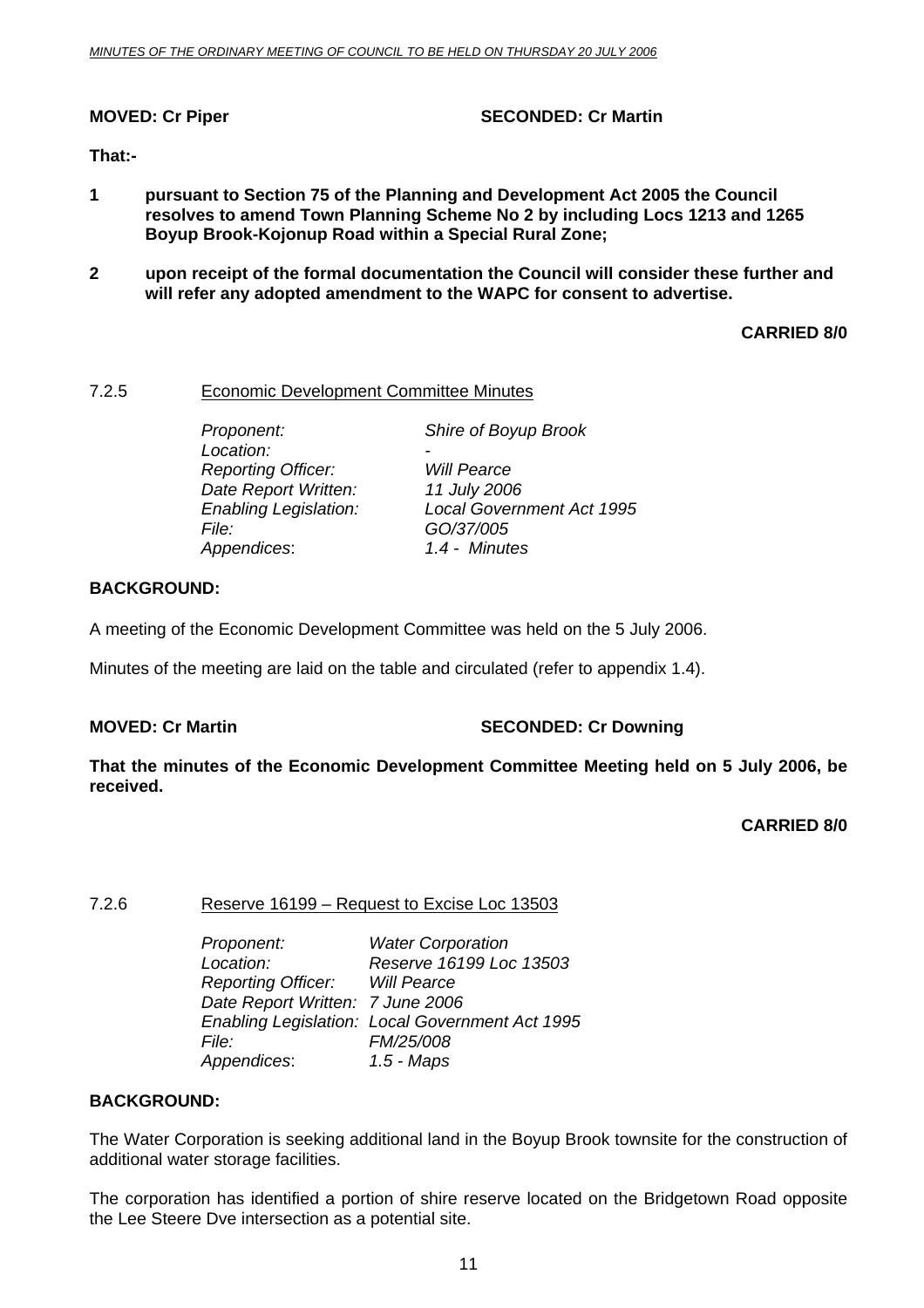This matter was laid on the table at the Council's June 2006 meeting. **DETAIL:** 

The corporation writes-

# Re: Reserve 16199 – Part Reserve Location 13503

The Water Corporation is seeking to increase the water storage capacity for the town of Boyup Brook, and has identified part reserve location 13503 as suitable for the purpose. This location 13503 forms part of Reserve (16199) which is, as I am sure you are aware, vested with the Shire of Boyup Brook under a Water & Parkland Management Order.

It is proposed that a new storage tank be erected, which is to have a diameter of 27 metres and a height of 4m, with a site area requirement of 3,200 sq m (40m x 80m).

The purpose of this letter is to seek your consent to approach DPI to excise Reserve Location 13505 for the purposes of construction of this water tank.

*(Please note that reference to 13505 in the last line of the correspondence is incorrect. It should read '13503').* 

Plans are attached of the subject reserve and proposed site – see appendix 1.5.

# **COMMENT:**

Concern was raised by an adjacent landowner, Mrs M Calley, of the proposed clearing of native vegetation. Crs Broadhurst, Florey and Downing met with Mr and Mrs Calley and Mr P Chan of the Water Corporation to discuss the concerns.

Mrs Calley was requested to consider releasing a portion of her land to the corporation for the above use due to its superior topography to the reserve, being the corporation's least preferred option.

Mrs Calley has since indicated that her land is not available. This leaves only the subject reserve as the preferred site as no other site in town provides the height required to provide adequate water pressure for Water Corporation customers.

It is not considered unreasonable for the Council to relinquish this land for a most important public service. The lot is fully vegetated and not used by the shire or any local groups.

It is suggested that the Council supports the proposal.

# **MOVED: Cr Martin SECONDED: Cr Florey**

**That the Council supports the relinquishing of Loc 13503 of R16199 for vesting in the Water Corporation.** 

**CARRIED 8/0**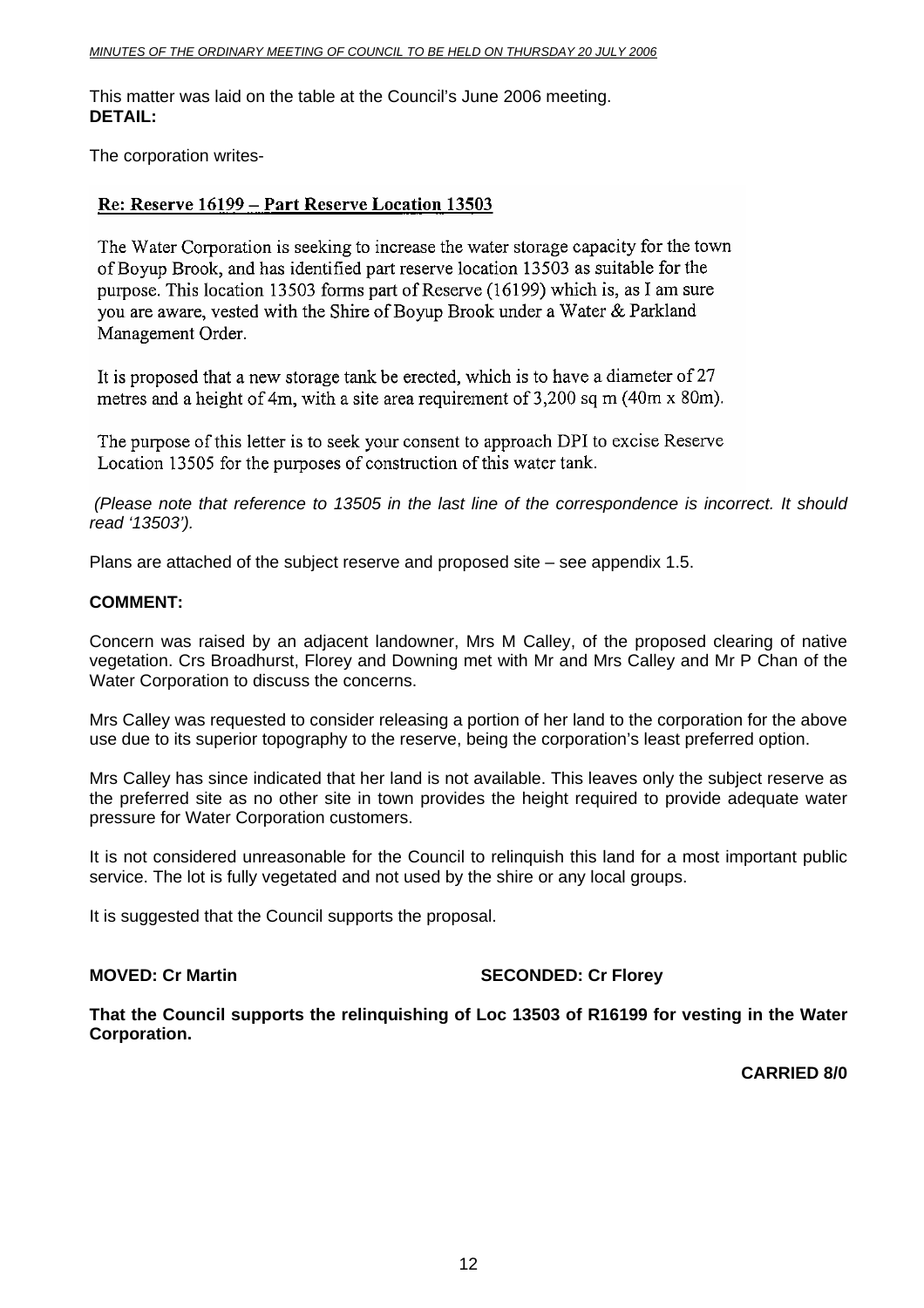# **7.3 CORPORATE SERVICES**

# <span id="page-12-0"></span>7.3.1 Accounts for Payment and Financial Status

| Proponent:                        | Shire of Boyup Brook                            |
|-----------------------------------|-------------------------------------------------|
| Location:                         |                                                 |
| Reporting Officer: Keith Jones    |                                                 |
| Date Report Written: 11 July 2006 |                                                 |
|                                   | Enabling Legislation: Local Government Act 1995 |
| <i>File:</i>                      | FM/10/003                                       |
| Appendices:                       | $1.6$ – Payments – 1.7 – Statement              |

# **BACKGROUND:**

A monthly financial report is presented for consideration.

# **DETAIL:**

The accounts for payment up to 13 July 2006 are attached (see Appendix 1.6).

The Account Balances for the various accounts as at 30 June 2006 are:-

| • Municipal Account     | \$363,822.02 |
|-------------------------|--------------|
| • Shire Clerk Advance   | \$4501.23    |
| • Shire Medical Account | \$68,969.80  |
| • Trust Account         | \$33,380.24  |

Investments secured with the Commonwealth Bank maturing 2 August 2006 are:-

• Reserves Account Term Deposit  $$714,525.49 \text{ @ } 5.47\%$ 

As at 13 July 2006 \$1,518,140.35 in rates was outstanding.

As at 13 July 2006 Sundry Debtors was \$249,657.87 and Sundry Creditors was nil.

**MOVED: Cr Martin SECONDED: Cr Oversby** 

**That the accounts as presented totaling \$639,821.54 as-**

- **1. cheque voucher numbers 15083-15191 be approved for payment;**
- **2. paid by**
	- **a) direct electronic payments through the Municipal Account;**
	- **b) cheque voucher numbers 2062 -2064 paid through the Chief Executive Officer's Advance Account;**

 **be endorsed.** 

**CARRIED 8/0**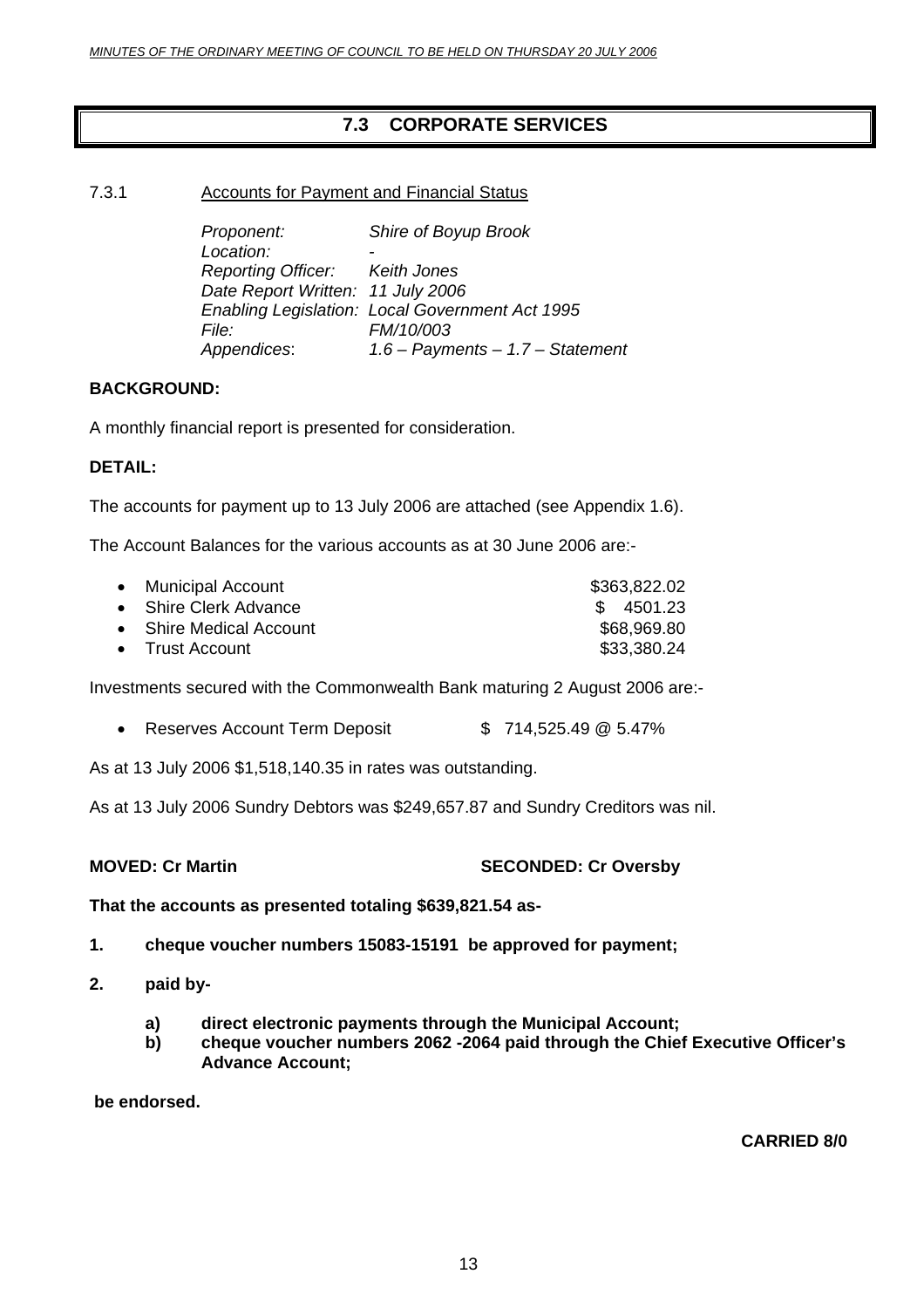# <span id="page-13-0"></span>7.3.2 Review of Council Committees

 *Proponent: Shire of Boyup Brook*  Location:  *Reporting Officer: Will Pearce Date Report Written: 27 June 2006 File: GO/51/001 Appendices*: -

*Enabling Legislation: Local Government Act 1995* 

# **BACKGROUND:**

The Council has historically established several advisory and formal committees to deal with specific matters. Generally, recommendations from the committees are then submitted to the next ordinary meeting of the Council for consideration.

The purpose of this report is to reaffirm continued support for such committees and consider new committees.

# **DETAIL:**

Established committees of the Council are mentioned below.

Various organisations and incorporated associations of which elected members are Council representatives include Rylington Park, the Museum, Tourist Association and the Telecentre.

Section 5.8 of the Local Government Act 1995 (the 'Act') provides that a Council may establish committees of three or more persons to assist in its exercising of powers and discharging of duties that can be delegated to the committees. Committees can comprise of:-

- Council Members only
- Council Members and Employees
- Council Members, Employees and Other Persons
- Council Members and Other Persons (Audit committee only)
- Employees and Other Persons
- Other Persons only

Section 5.10 provides for the process of appointment for Committee members, generally requiring an absolute majority resolution of the Council. The Council determines the term of the appointment of Committee membership.

The existing committees are-

# **Bushfire Advisory Committee**

Purpose

To provide advice and recommendations to the Council on matters pertaining to the management of the control of Bush Fires within the Shire of Boyup.

Membership

One elected member of Council

Two representatives from each of the Bush Fire Brigades

Five persons nominated at the Annual General meeting of Bush Fire Brigades to accept the positions of :-

Chief Fire Control Officer

First and Second Chief Fire Control Officers,

Communications Officer (and deputy)

Training Officer (and deputy)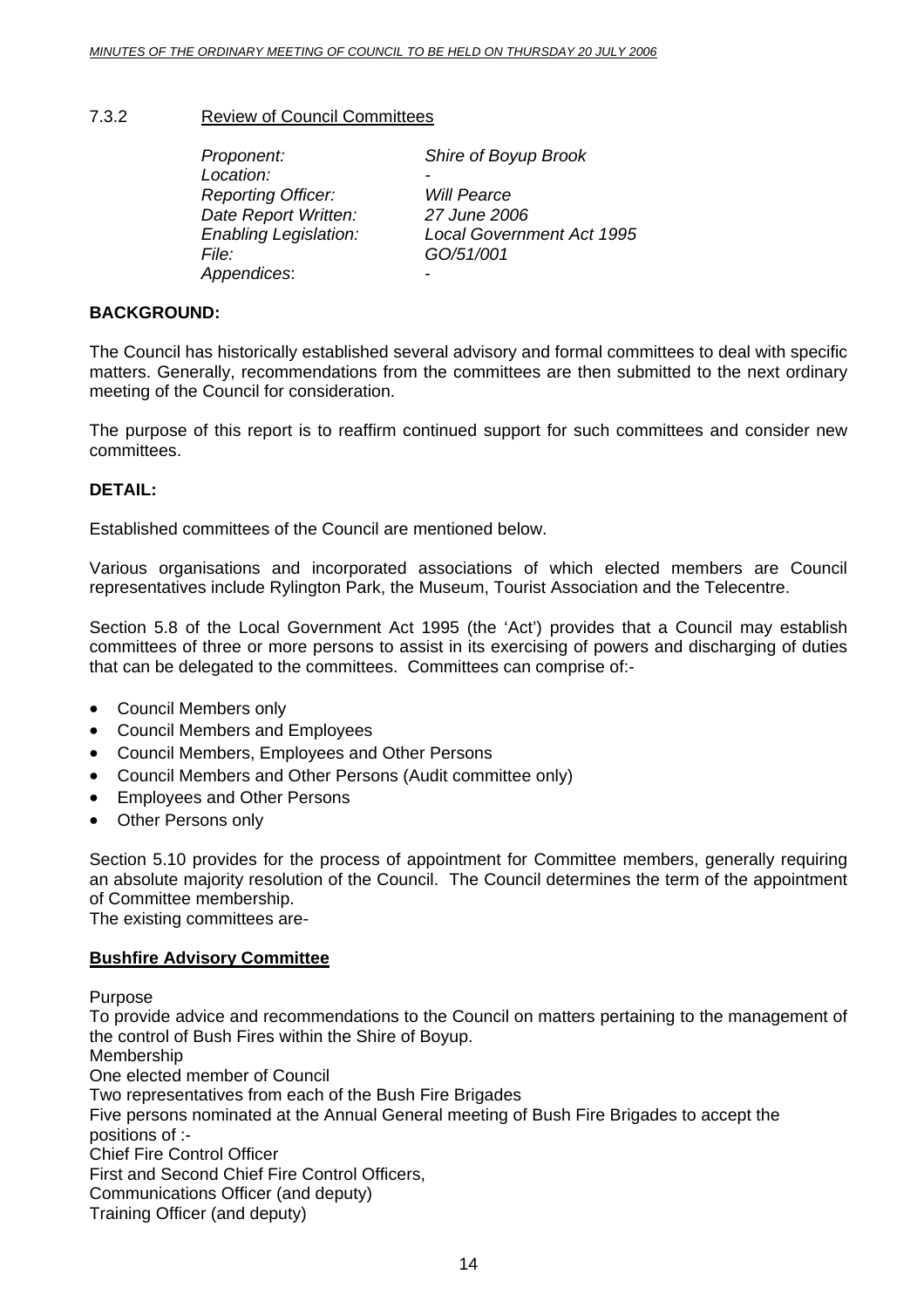Weather Officer (and deputy) Term of appointment Elected Members – 31 May annually. All other members annually, until the Annual General meetings of the Bush Fire Brigades are held.

# **Townscape (Waters Edge) Advisory Committee**

Purpose

To provide advice and recommendations to the Council on enhancing the environs of the townsite including:-

- Median Islands
- **Footpaths and undeveloped road reserves**
- Reserves, parks and gardens
- **Entrance statements**
- **Signage**

The extent of the townsite for the purposes of the Townscape Advisory Committee should incorporate all those areas included under the gross rental valuation system, and generally described as that area bounded by the Boyup Brook /Bridgetown Road (Saleyards), Boyup Brook/Donnybrook Road (Powertak), Boyup Brook / Kojonup Road (Bridge) and Dinninup Road (Bridge).

The purpose of the Committee has been to provide advice and recommendations to the Council on enhancing the environs of the townsite including:-

- Median Islands
- Footpaths and undeveloped road reserves
- Reserves, parks and gardens
- Entrance statements
- Signage
- Cemetary

Membership

- Three elected Members
- Up to four community members

Term of appointment

• 31 May annually

# **Recreation and Leisure Advisory Committee**

Purpose

To provide advice and recommendations to the Council on Recreational and Leisure Activities and Recreational Opportunities for the Shire to the extent of:-

Preparations of plans for enhancement of such opportunities. Applications for funding assistance from the Council or outside organisations resources, (Grant Applications). Development of Business/Management Plans for recreational and leisure facilities.

Membership Three Elected Members. Up to four community representatives.

Term of appointment

• 31 May annually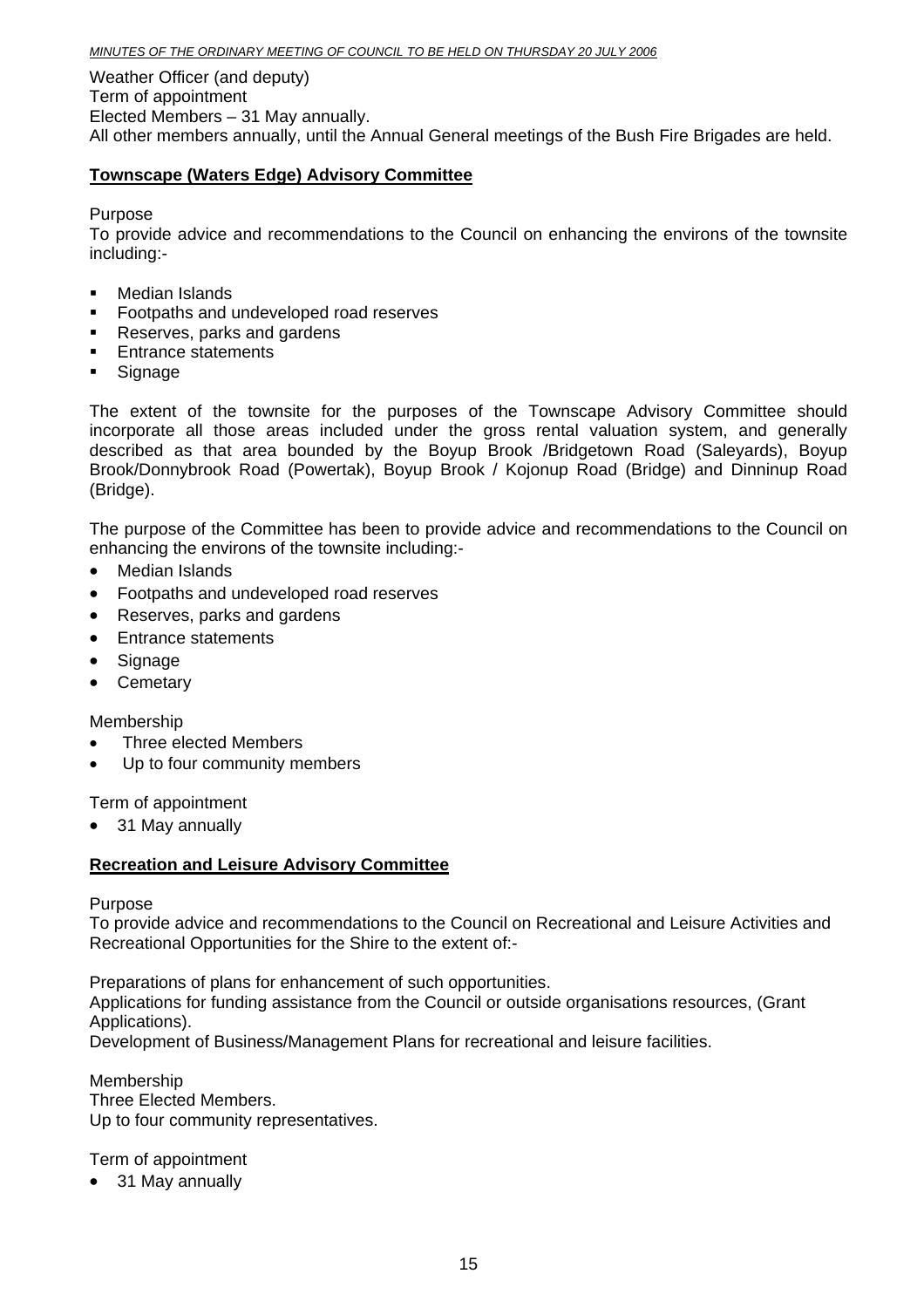# **Development Services Committee**

### Purpose

To submit recommendations to the Council in relation to development applications requiring a resolution of the Council.

Membership Four Elected Members.

Term of appointment 31 May annually

# **Audit and Finance Committee**

Purpose As per Council's 'Terms of Reference for the Audit and Finance Committee Policy'

Membership Three Elected Members.

Term of appointment 31 May annually

# **Economic Development Committee**

Purpose As per Council's 'Economic Development Policy'

Membership Cr Business/Farming Representative Business/Farming Representative Business/Farming Representative Boyup Brook Tourism Association Representative Boyup Brook Country Music Club Representative Shire's Chief Executive Officer Shire's Community and Economic Development Officer Boyup Brook Rural Youth Representative Topoclimate/Farm Production Innovation Representative

Term of appointment 31 May annually

# **COMMENT:**

The establishment of committees follows the intention of the Act, viz. 'Greater Community participation in the decision in affairs of Local Governments'.

Provided the meetings are properly structured and members are committed to the task, committees can be a valuable source of feedback from the wider community including an indication of the services desired and the extent to which the community are prepared to pay for the services.

The committees can also act as a dissemination point for information, allowing community members to appreciate the complex issues which Local Governments face.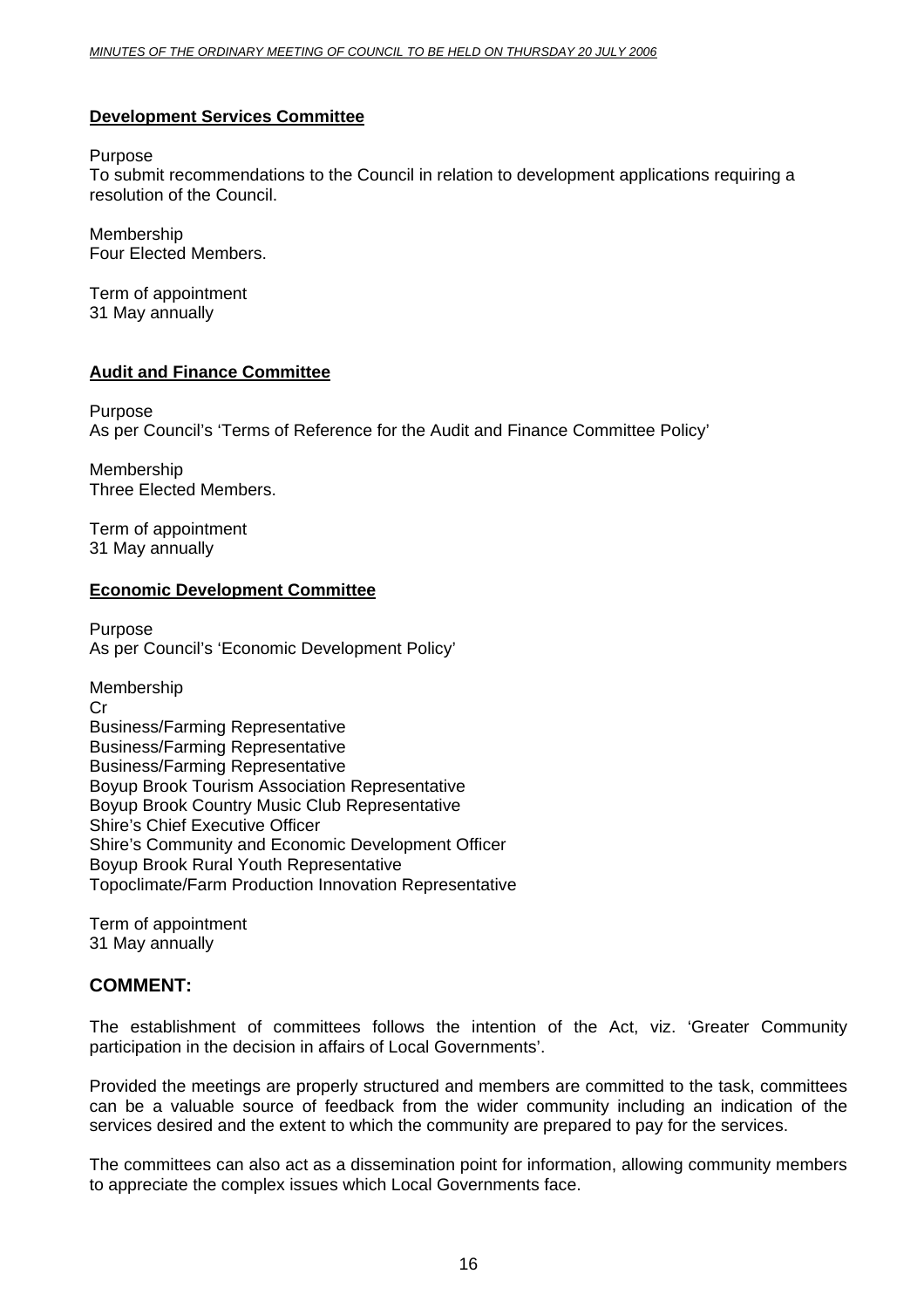It is also now a requirement under the new Emergency Management Act for local government to legally establish Local Emergency Management Committees (LEMCs).

A LEMC has been operating very successfully in the Shire of Boyup Brook for many years under previous state policy. The new act requires legal formalisation of these committees.

It is recommended that the Council endorse the committee structures noted above.

# **MOVED: Cr Oversby SECONDED: Cr Piper and SECONDED: Cr Piper**

**That the Council moves into a committee of the whole under clause 15.6 of the shire's Local Law No.1 - Standing Orders to allow members free discussion on the matter.** 

 **CARRIED 8/0** 

# **MOVED: Cr Downing SECONDED: Cr Oversby**

**That the Council moves out of committee of the whole under clause 15.6 of the Standing Orders, Local Law No.1.** 

**CARRIED 8/0** 

# **MOVED: Cr Piper SECONDED: Cr Broadhurst**  SECONDED: Cr Broadhurst

**That the Council endorse the following committees established in accordance with Sections 5.8 and 5.18 of the Local Government Act 1995:-** 

**1 Bushfire Advisory Committee** 

# *Purpose*

**To provide advice and recommendations to the Council on matters pertaining to the management of the control of Bush Fires within the Shire of Boyup Brook.** 

# *Membership*

- **One elected member of the Council.**
- **Two representatives from each of the Bush Fire Brigades.**
- **Five persons nominated at the Annual General meeting of Bush Fire Brigades to accept the positions of: -** 
	- ♦ **Chief Fire Control Officer**
	- ♦ **First and Second Chief Fire Control Officers,**
	- ♦ **Communications Officer (and deputy)**
	- ♦ **Training Officer (and deputy)**
	- ♦ **Weather Officer (and deputy)**

# *Term of appointment*

- **Elected Member 31 May annually**
- **All other members annually, until the Annual General meeting of Bush Fire Brigades is held.**
- **2 Townscape (Waters Edge) Advisory Committee**

# *Purpose*

**To provide advice and recommendations to the Council on enhancing the environs of the townsite including: -** 

• **Median Islands.**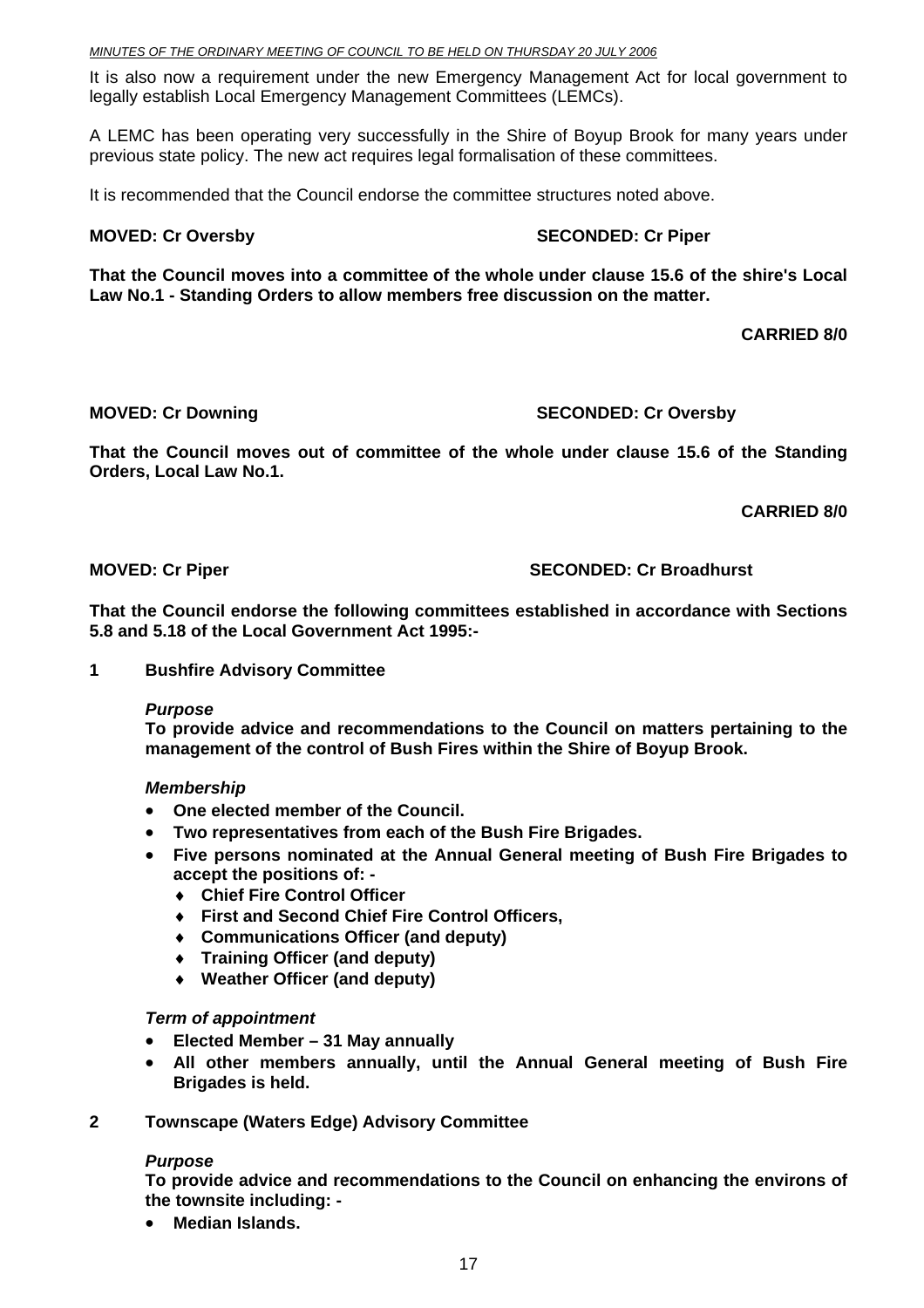- **Footpaths and undeveloped road reserves.**
- **Reserves, parks and gardens.**
- **Entrance statements.**
- **Signage**
- **Cemetary**

# *Membership*

- **Three Elected Members**
- **Up to four community members.**

# *Term of appointment*

- **31 May annually.**
- **3 Recreation and Leisure Advisory Committee**

# *Purpose*

**To provide advice and recommendations to the Council on Recreational and Leisure Activities and Recreational Opportunities for the Shire to the extent of:-** 

- **Preparations of plans for enhancement of such opportunities.**
- **Applications for funding assistance from the Council or outside resources, (Grant Applications).**
- **Development of Business/Management Plans for recreational and leisure facilities.**

# *Membership*

- **Three Elected Members**
- **Up to four community representatives.**

# *Term of appointment*

- **31 May annually**
- **4 Development Services Committee**

# *Purpose*

**To submit recommendations to the Council in relation to development applications requiring a resolution of the Council.** 

# *Membership*

• **Four Elected Members**

# *Term of appointment*

• **31 May annually**

# **5 Economic Development Committee**

# *Purpose*

**As per Council's 'Economic Development Policy'**

# *Membership*

- **2 x Elected Members**
- **3 x Business/Farming Representative**
- **Boyup Brook Tourism Association Representative**
- **Boyup Brook Country Music Club Representative**
- **Shire's Chief Executive Officer**
- **Shire's Community and Economic Development Officer**
- **Boyup Brook Rural Youth Representative**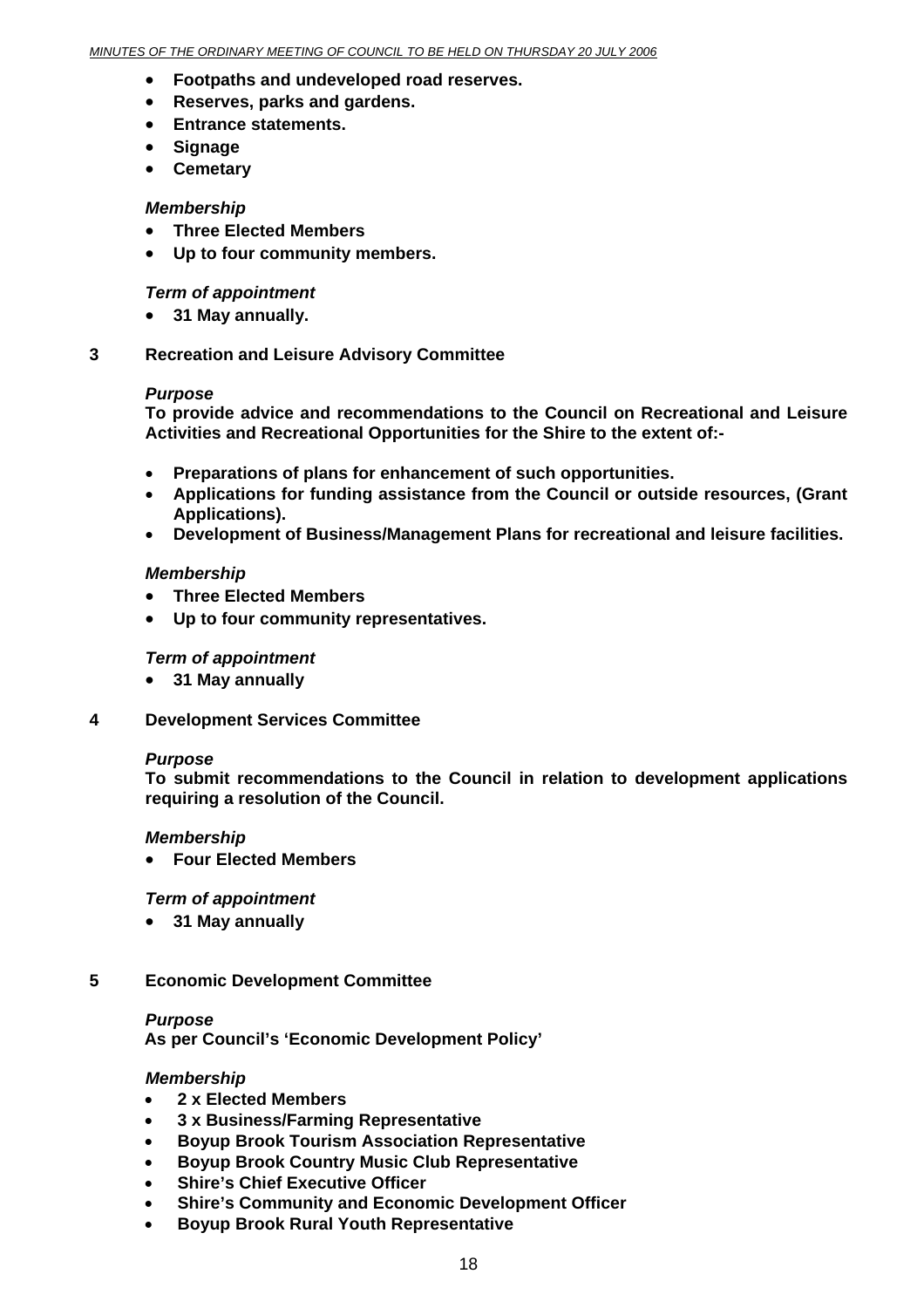# <span id="page-18-0"></span>• **Farm Production Innovation Representative**

# *Term of appointment*

- **31 May annually**
- **6 Audit and Finance Committee**

# *Purpose*

**To provide advice and recommendations to the Council on the Local Government Act 1995 audit and finance requirements.** 

# *Membership*

• **Four Elected Members**

# *Term of appointment*

- **31 May annually**
- **7 Local Emergency Management Committee**

# *Purpose*

**To provide support in the implementation of the local government obligations of the Emergency Services Act** 

# *Membership*

- **One elected member**
- **Representatives from Emergency Services**

# *Term of appointment*

• **31 May annually**

# **CARRIED 8/0**

# 7.3.3 Vacancies – Council Committees and Community Groups

*Location: Reporting Officer: Will Pearce Date Report Written: 227 June 2006 File: GO/51/001 Appendices*: -

 *Proponent: Shire of Boyup Brook Enabling Legislation: Local Government Act 1995* 

# **BACKGROUND:**

It is usual to review annually the necessity for and participation by Councillors and community members on several Council established Committees, together with various organisations in the community which require, by their constitutions or tradition, representation by the Council.

# **DETAIL:**

In June 2005, appointments were made as per the below listing:-

¾ Development Services Committee Crs. Moir, Downing, Florey, Martin (Deputy Cr. Piper)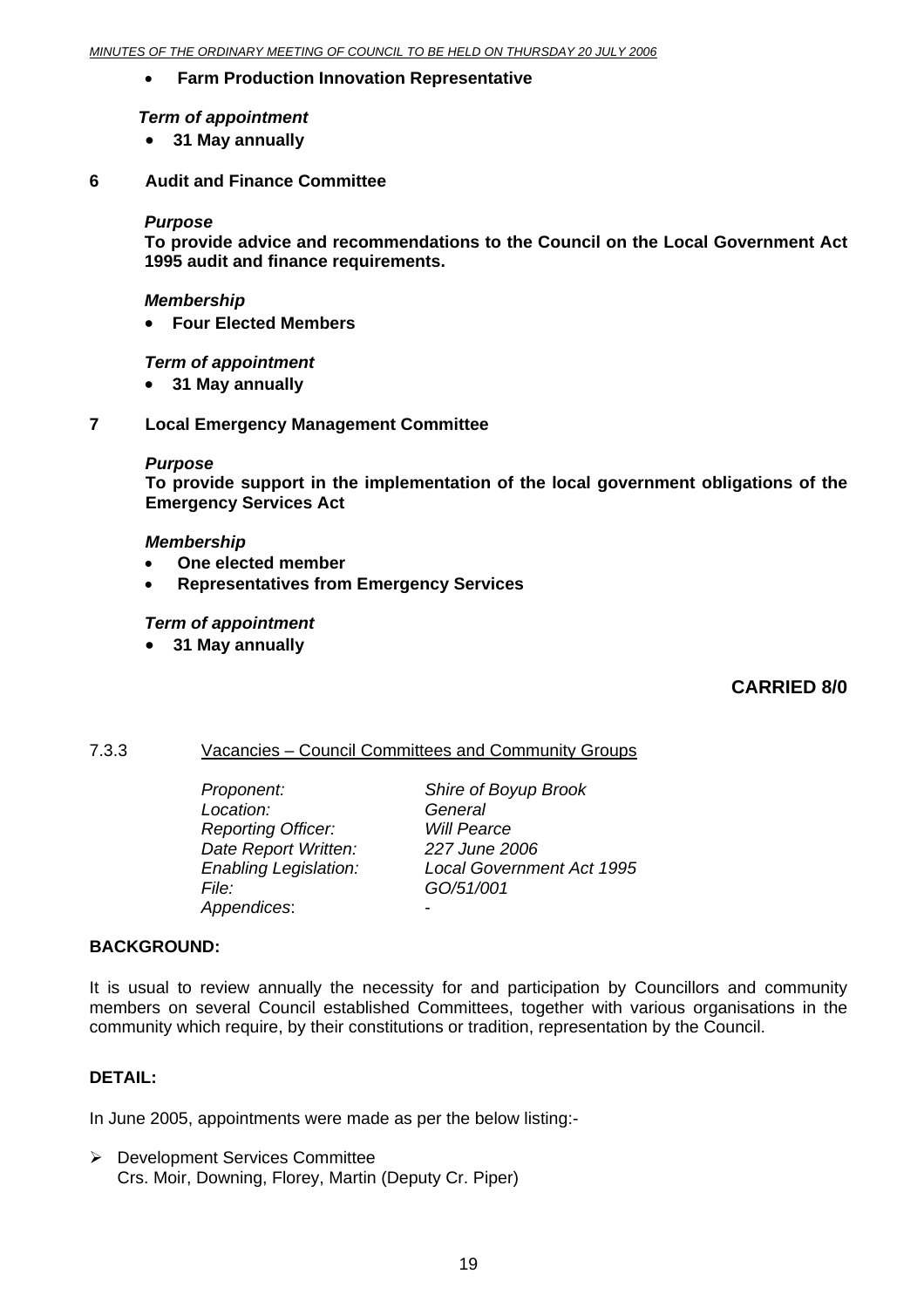- ¾ Townscape Advisory Committee Crs. Marshall, Broadhurst, Downing (Deputy Cr. Florey)
- Community Delegates: R Campbell, C Hales, E Biddle ¾ Bush Fire Advisory Committee Cr. Oversby (Deputy Cr. Piper)
- ¾ Recreation and Leisure Advisory Committee Crs.Florey, Martin, Piper (Deputy Cr. Oversby)

Community Delegates: K Bleechmore, E Biddle, K Martin, G Russell

- $\triangleright$  Rylington Park Cr.Florey (Deputy Cr. Piper)
- ¾ Conservation/ Environment Cr. Oversby (Deputy Cr. Martin)
- ¾ WA Local Government Association (South West Zone), WALGA, Cr. Ginnane (Deputy Cr. Downing has voting rights at WALGA AGMs)
- ¾ Warren Blackwood Economic Alliance Cr. Ginnane (Deputy Cr. Downing)
- $\triangleright$  Road Matters Cr. Moir (Deputy Cr. Marshall*)*
- $\triangleright$  Health Matters Cr. Downing (Deputy Cr. Ginnane)
- $\triangleright$  Telecentre Cr. Oversby (Deputy Cr. Ginnane)
- $\triangleright$  Tourism Matters Cr. Broadhurst (Deputy Cr. Oversby)
- $\triangleright$  Waste Management Matters Cr. Martin (Deputy Cr. Oversby)
- ¾ Local Emergency Management Committee Cr Ginnane

# **COMMENT:**

The Council also needs to endorse community representatives on the Recreation and Leisure Advisory, Economic Development and Townscape Advisory Committees.

Nominations for recreation and townscape committee positions were invited in the April and May 2006 editions of the Boyup Gazette.

Written and verbal nominations were received and with two current members willing to continue for a further 12 months. These include E Biddle who wishes to remain on the Townscape Committee and K Bleechmore and E Biddle on the Recreation and Leisure Committee.

D Winter (with a request that B Mead be a deputy), as representatives of the Country Music Club, and H Payne have also nominated for the Recreation and Leisure Committee. Since June 2006, Mrs S Connor and Mrs G Pensini have also nominated for this committee.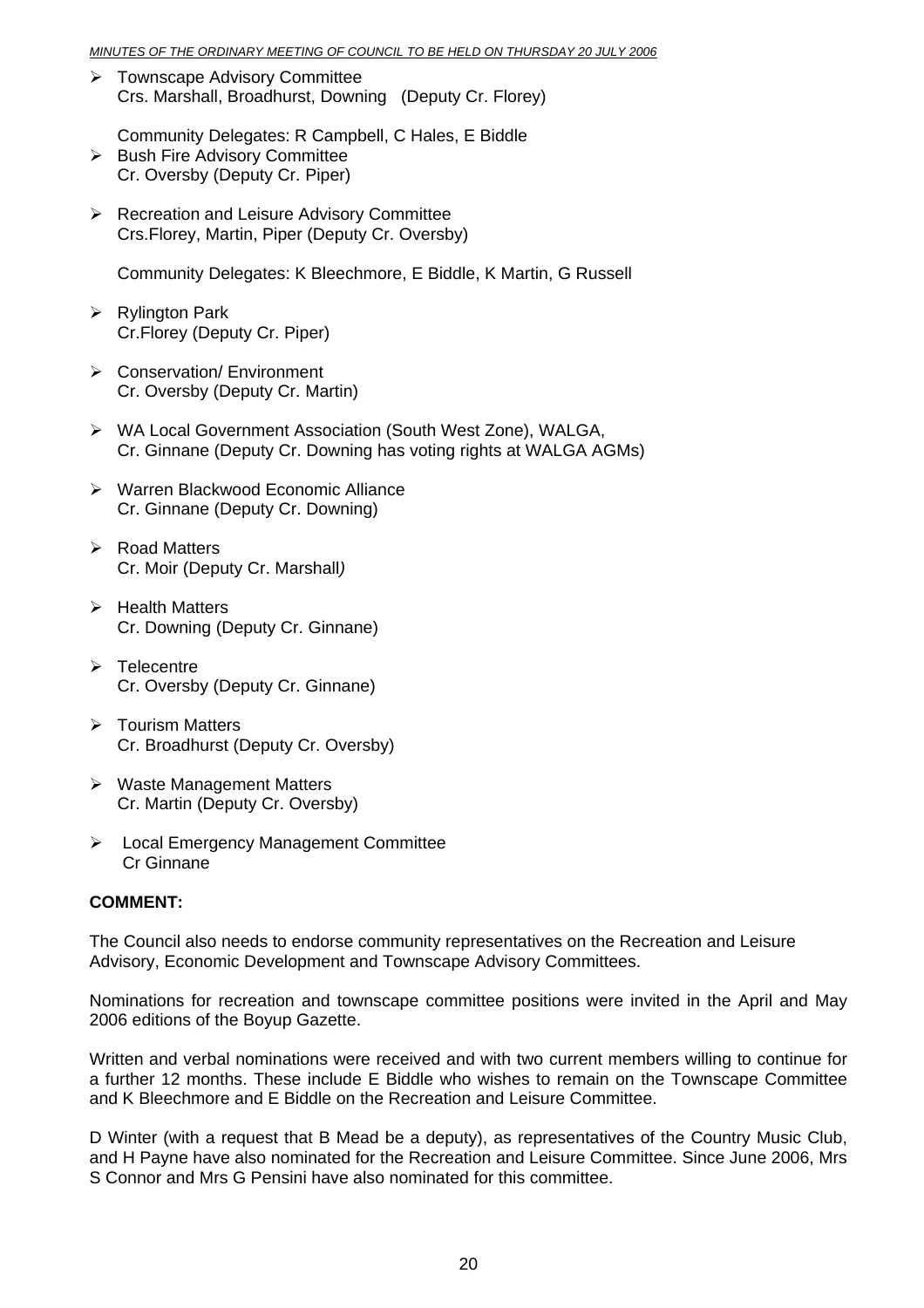### *MINUTES OF THE ORDINARY MEETING OF COUNCIL TO BE HELD ON THURSDAY 20 JULY 2006*

This leaves three community vacancies on the Townscape Committee. It is suggested that these positions be re-advertised or the structure of the committee be reviewed.

The membership for the Economic Development Committee is by direct appointment. Unfortunately there are 3 vacancies. Recommendations on filling these vacancies will be submitted to the Council in July 2006.

It is suggested that the Council considers the appointments as noted in the recommendation above.

### **MOVED: Cr Downing SECONDED: Cr Oversby**

**That the Council moves into a committee of the whole under clause 15.6 of the shire's Local Law No.1 - Standing Orders to allow members free discussion on the matter.** 

Cr K Moir entered the Chambers the time being 4.26pm.

**MOVED: Cr Moir SECONDED: Cr Marshall SECONDED: Cr Marshall** 

**That the Council moves out of committee of the whole under clause 15.6 of the Standing Orders, Local Law No.1.** 

**CARRIED 9/0** 

**MOVED: Cr Moir SECONDED: Cr Marshall** 

**That the meeting be adjourned for an afternoon tea break, the time being 4.48pm.** 

**CARRIED 9/0** 

**MOVED: Cr Moir** SECONDED: Cr Martin

**That the meeting resume, the time being 5.02pm.** 

**CARRIED 9/0** 

The meeting resumed with the following persons in attendance.

Cr T Ginnane – Shire President Cr R Downing Cr S Broadhurst Cr J Florey Cr P Marshall Cr M Martin Cr K Moir Cr T Oversby Cr A Piper

Mr W Pearce – Chief Executive Officer Mr K Jones – Manager of Finance & Administration

# **MOVED: Cr Moir** SECONDED: Cr Martin

**That the Council moves into a committee of the whole under clause 15.6 of the shire's Local Law No.1 - Standing Orders to allow members free discussion on the matter.** 

 **CARRIED 9/0** 

 **CARRIED 8/0**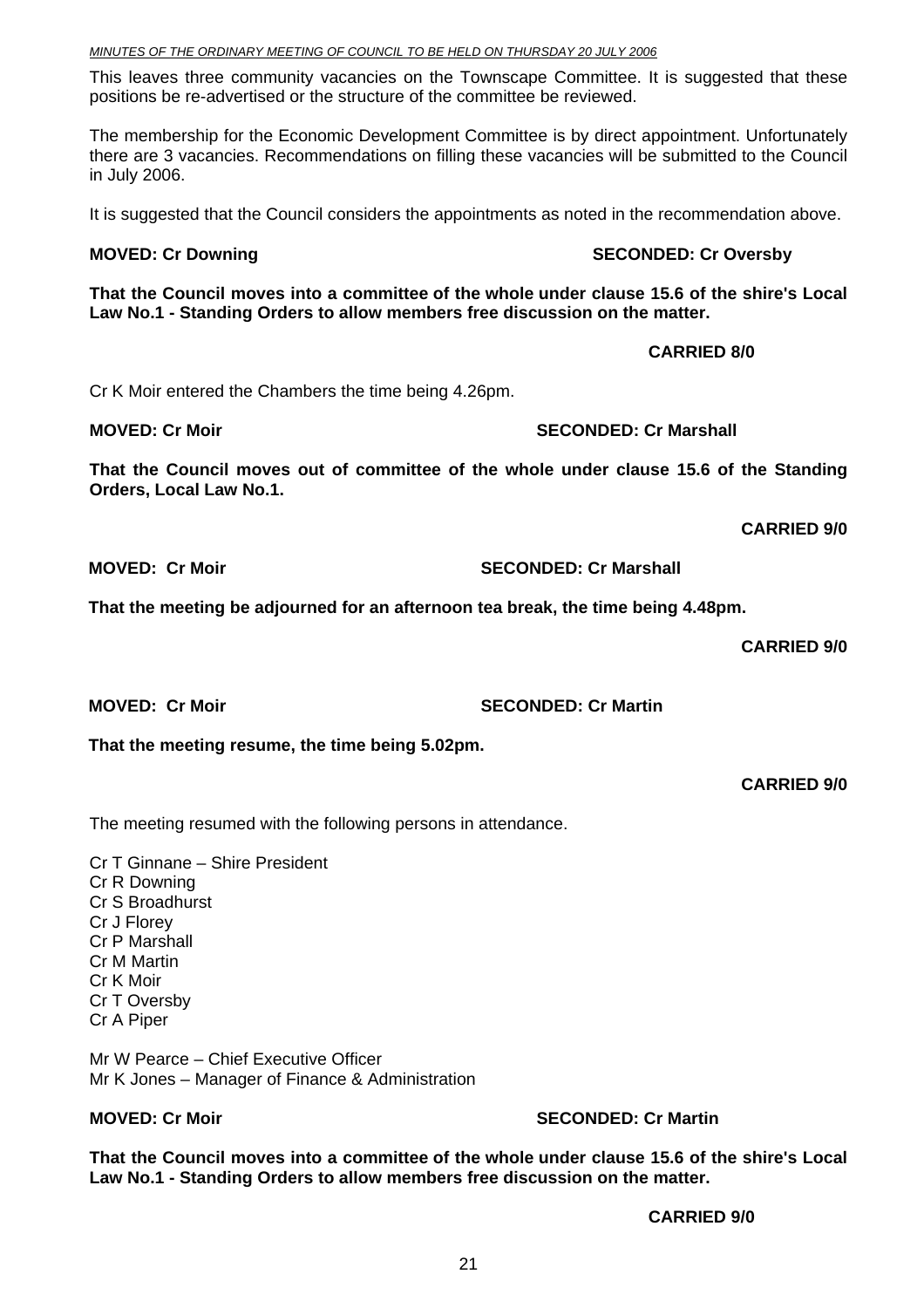# **MOVED: Cr Piper SECONDED: Cr Downing COVED: Cr Downing 3.5 SECONDED: Cr Downing 3.5 SECONDED: Cr Downing 3.5 SECONDED: Cr Downing 3.5 SECONDED: Cr Downing 3.5 SECONDED: Cr Downing 3.5 SECONDED: Cr Downing 3.5 SECONDED: Cr**

**That the Council moves out of committee of the whole under clause 15.6 of the Standing Orders, Local Law No.1.** 

**CARRIED 9/0** 

### **MOVED: Cr Moir MOVED: Cr Downing MOVED: Cr Downing SECONDED: Cr Downing**

**That members be appointed to the following Council Committees and external organisations:-** 

- ¾ **Development Services Committee Crs Moir, Downing, Martin, Piper (Deputy Cr Florey)**
- ¾ **Townscape Advisory Committee Crs Marshall, Broadhurst, Oversby (Deputy Cr Downing)**

**Community Delegates: E Biddle, vacant, vacant, vacant** 

- ¾ **Bush Fire Advisory Committee Cr Ginnane (Deputy Cr. Oversby)**
- ¾ **Recreation and Leisure Advisory Committee Crs Piper, Martin, Florey (Deputy Cr Broadhurst)**

**Community Delegates: K Bleechmore, H Payne, S Connor, G Pensini**

- ¾ **Rylington Park Cr. Florey (Deputy Cr.Piper)**
- ¾ **Environment/ Conservation/ Blackwood Basin Group Cr. Oversby (Deputy Cr. Florey)**
- ¾ **WA Local Government Association (South West Zone) Cr. Ginnane (Deputy Cr. Downing)**
- ¾ **WALGA AGM Crs Downing and Moir**
- ¾ **Warren Blackwood Economic Alliance Cr. Ginnane (Deputy Cr. Downing)**

**Community Delegate: Cr Broadhurst** 

- ¾ **Road Matters Cr. Moir (Deputy Cr. Martin***)*
- ¾ **Health Matters Cr. Downing (Deputy Cr. Marshall)**
- ¾ **Telecentre Cr. Florey (Deputy Cr. Oversby)**
- ¾ **Tourism Matters Cr. Broadhurst (Deputy Cr. Oversby)**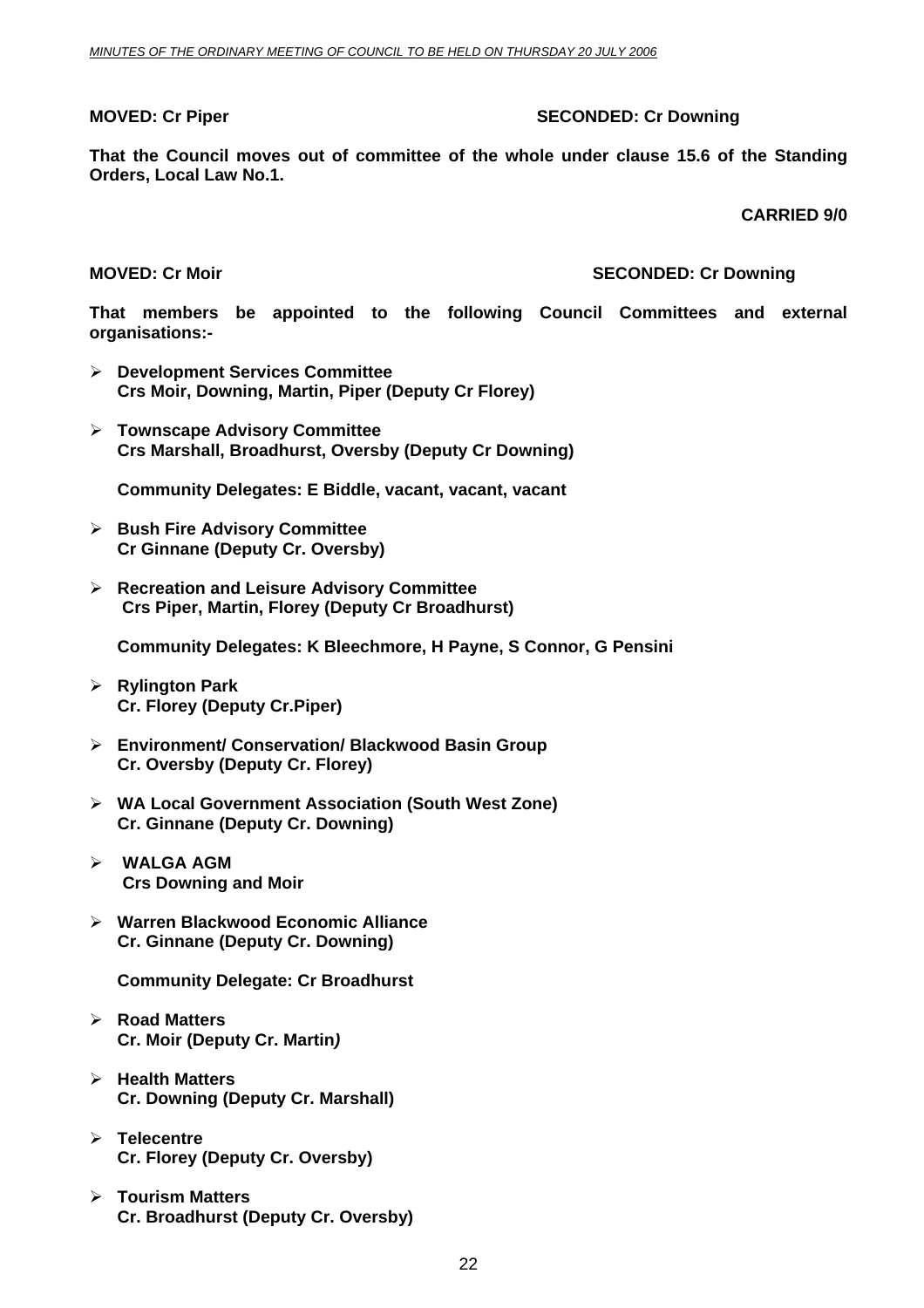- ¾ **Waste Management Matters Cr. Martin (Deputy Cr. Oversby)**
- ¾ **Audit and Finance Committee Crs. Ginnane, Downing, Piper, Marshall (Deputy Cr. Martin)**
- ¾ **Economic Development Committee Cr Moir, Martin (Deputy Cr Ginnane) – Chaired by a Councillor**

**Community/Staff Delegates:** 

- **Business/Farming Representative vacant**
- **Business/Farming Representative vacant**
- **Business/Farming Representative Mr Lee Duke**
- **Boyup Brook Tourism Association Representative**
- **Boyup Brook Country Music Club Representative**
- **Shire's Chief Executive Officer**
- **Shire's Community and Economic Development Officer**
- **Boyup Brook Rural Youth Representative**
- **Topoclimate/Farm Production Innovation Representative Mr Michael Giles**
- ¾ **Local Emergency Management Committee** 
	- **Shire of Boyup Brook Cr Downing, Manager of Works and Services and Works Supervisor**
	- **Police 2 reps**
	- **Fire and Rescue Services 2 reps**
	- **Boyup Brook Bushfire Brigade 2 reps**
	- **St John's Ambulance 2 reps**
	- **Boyup Brook Health Services 2 reps**
	- **Boyup Brook Medical Service 1 rep**
	- **Dept of Community Development (Collie) 2 reps**
	- **FESA 2 reps**
	- **Chairman Manager of Works and Services**
- ¾ **GP Working Group Crs Marshall, Downing, Broadhurst, CEO, Dr Mel**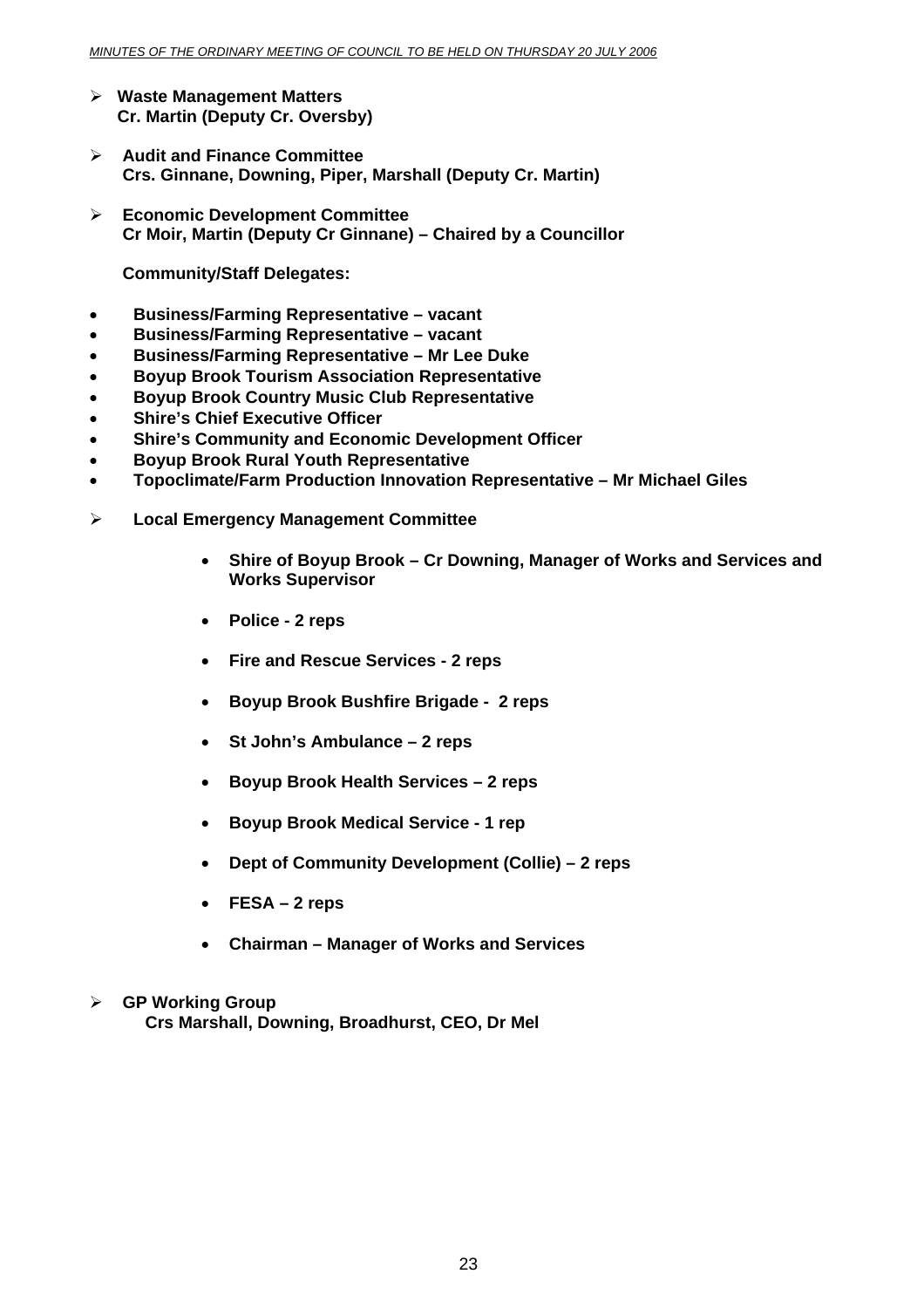### <span id="page-23-0"></span>*MINUTES OF THE ORDINARY MEETING OF COUNCIL TO BE HELD ON THURSDAY 20 JULY 2006*

The Chief Executive Officer declared a financial interest in the following item.

7.3.4 Chief Executive Officer– Key Result Areas 2006 - 2007

| Proponent:                   | Shire of Boyup Brook             |
|------------------------------|----------------------------------|
| Location:                    |                                  |
| <b>Reporting Officer:</b>    | <b>Will Pearce</b>               |
| Date Report Written:         | 27 June 2006                     |
| <b>Enabling Legislation:</b> | <b>Local Government Act 1995</b> |
| File:                        | 9/2                              |
| Appendices:                  | 1.8 - Confidential               |

# **BACKGROUND:**

The Council engaged the Western Australian Local Government Association's Industrial Relations personnel to workshop required Key Result Areas (KRAs) for the CEO to achieve for the period 2006-2007.

This workshop took place on 15 June 2006 and was facilitated by Mr John Phillips.

It is now necessary to adopt the agreed KRAs.

# **DETAIL:**

Clause 4.1 of the CEO's employment contract requires that he …'must use every endeavour to achieve the agreed Performance Outcomes and Indicators as detailed in Annexure 2'.

In the past three years, the CEO's position description as incorporated in Annexure 2 of the employment contract has been used as the review document.

The position description is attached – see confidential appendix 1.8. This document is very much governance and internal management focused.

The draft KRAs attached (see separate confidential appendix 1.8) have been developed to improve the annual process of reviewing the performance of the CEO by including project orientated duties in addition to governance duties..

# **COMMENT:**

This new review format is a vast improvement to the CEO performance review process.

It is suggested that the employment contract for Mr Will Pearce, Chief Executive Officer, be amended to include the 2006-2007 Key Result Areas as presented as an addendum to Annexure 2.

# **MOVED: Cr Piper SECONDED: Cr Downing ATTLE SECONDED: Cr Downing**

**That the employment contract for Mr Will Pearce, Chief Executive Officer, be amended to include the 2006-2007 Key Result Areas as presented as an addendum to Annexure 2.** 

**CARRIED 9/0**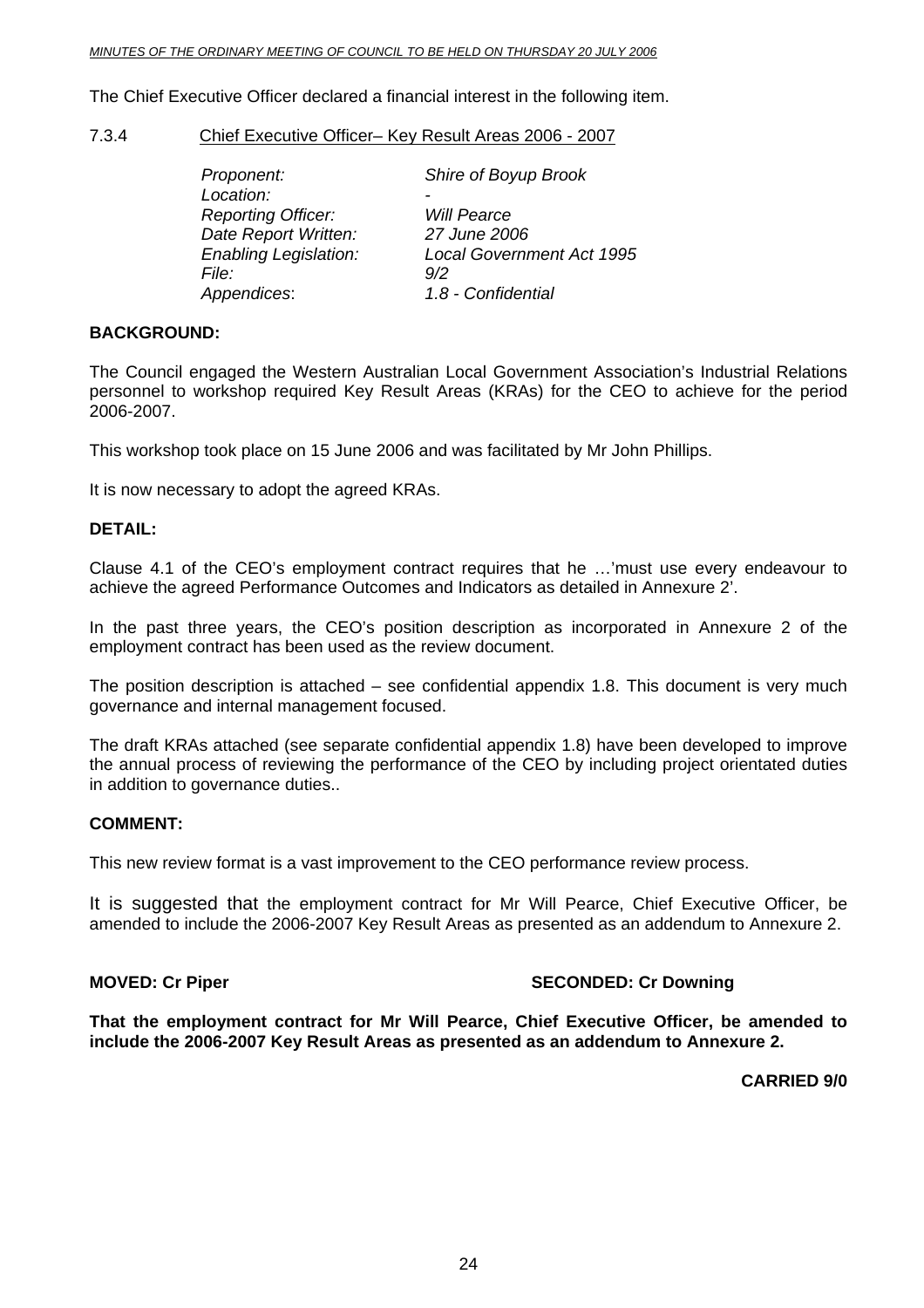# <span id="page-24-0"></span>7.3.5 Western Australian Local Government Association – 2006 Annual General Meeting Agenda Items

| Proponent:<br>Location:<br>Reporting Officer: Will Pearce<br>Date Report Written: 05 July 2006 | <b>Western Australian Local Government Association (WALGA)</b><br>-<br>Enabling Legislation: Local Government Act 1995 |
|------------------------------------------------------------------------------------------------|------------------------------------------------------------------------------------------------------------------------|
| <i>File:</i><br>Appendices:                                                                    | $\overline{\phantom{0}}$<br>1.9 – Agenda Items                                                                         |

# **BACKGROUND:**

The AGM for the Western Australian Local Government Association (WALGA) will take place on Sunday 06 August 2006 during Local Government Week.

The Council is requested to consider the motions submitted in the agenda for consideration at the 2006 AGM.

# **DETAIL:**

The motions are attached (see appendix 1.9).

Crs Downing, Moir and Oversby are attending Local Government Week this year.

# **COMMENT:**

It is suggested, as in 2005, that Councillors Downing and \_\_\_\_\_\_ be given discretion with their voting rights, subject to being in the best interests of the Shire of Boyup Brook, when considering agenda items for the 2006 Annual General Meeting of the Western Australian Local Government Association.

# **MOVED: Cr Downing Canadian Control of SECONDED: Cr Martin**

**That the Council moves into a committee of the whole under clause 15.6 of the shire's Local Law No.1 - Standing Orders to allow members free discussion on the matter.** 

 **CARRIED 8/1** 

# **MOVED: Cr Downing SECONDED: Cr Moir**

**That the Council moves out of committee of the whole under clause 15.6 of the Standing Orders, Local Law No.1.** 

**CARRIED 9/0** 

**That Councillors Downing and Moir be given discretion with their voting rights, subject to being in the best interests of the Shire of Boyup Brook, when considering agenda items for the 2006 Annual General Meeting of the Western Australian Local Government Association.** 

**CARRIED 9/0** 

**MOVED:** Cr Martin  $\blacksquare$  **SECONDED:** Cr Florey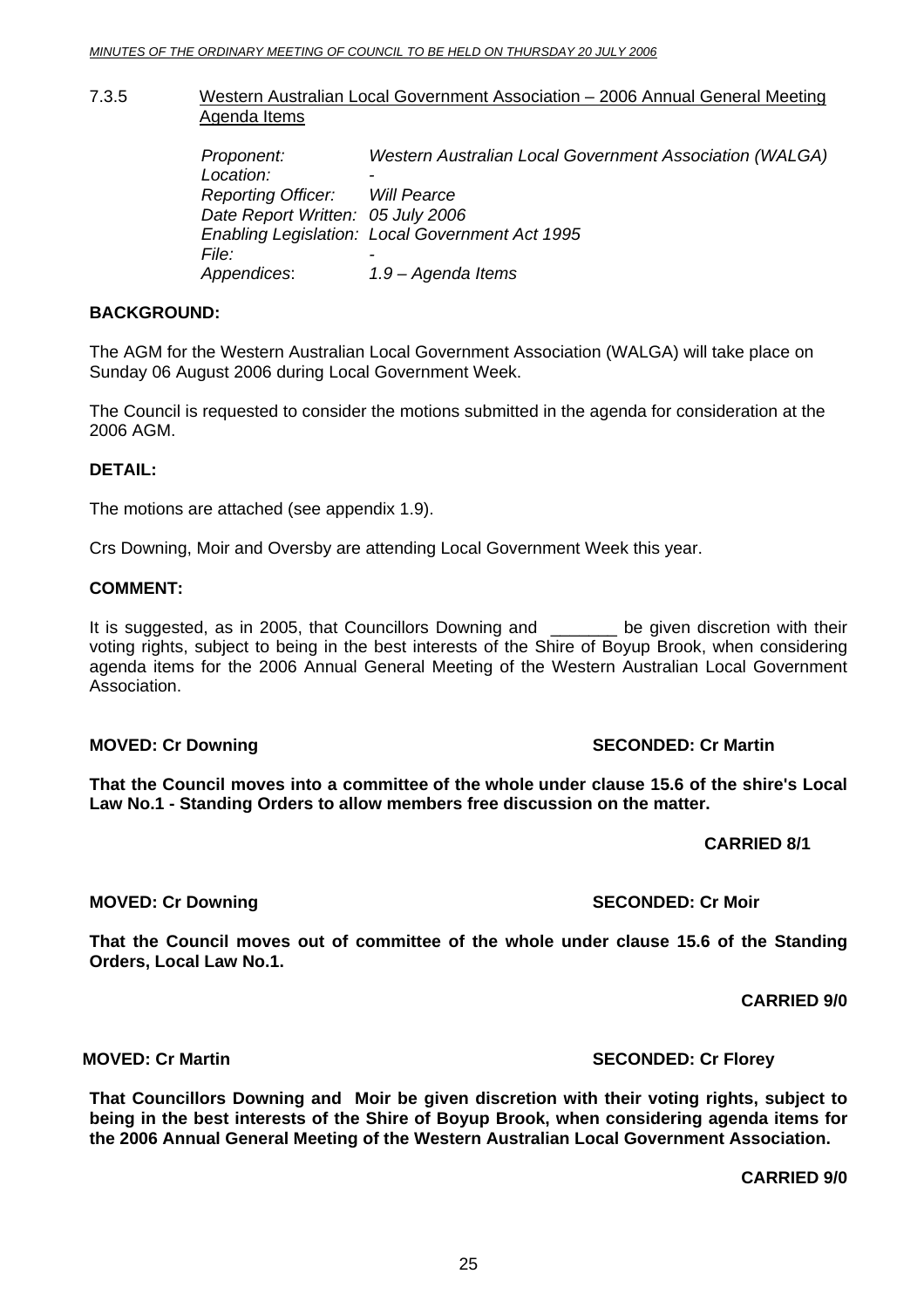# <span id="page-25-0"></span>7.3.6 August 2006 Council Meeting – Proposed Change of Date

 *Proponent: Shire of Boyup Brook*  Location:  *Reporting Officer: Will Pearce Date Report Written: 11 July 2006 Enabling Legislation: Local Government Act 1995 File: GO/37/001 Appendices*: -

# **BACKGROUND:**

Crs Ginnane and Downing will be representing the Council at the Sandakan ceremonies in Sabah, Malaysia on 15 August 2006.

It is requested that the 17 August 2006 meeting date change to allow for these Councillors to attend.

# **DETAIL:**

The 'Council Meeting Dates' policy states that it will meet 'on the third Thursday of each month unless resolved otherwise'.

Council should also note that Local Government Week is being held from Friday 4 – Monday 7 August 2006.

There is also a Development Services Meeting scheduled on 7 August.

# **COMMENT:**

The Local Government Act section 5.3 (2) states that ordinary meetings are to be held not more than three months apart.

Altering this meeting date would not contravene the act.

# **MOVED: Cr Martin SECONDED: Cr Florey**

**That the Council changes the date of the monthly meeting August 2006 to be brought forward from the 17 to 9 August 2006.** 

# **CARRIED 9/0**

# 7.3.7 Down South Dance – Request for Reduction in Hall Hire Fees

 *Proponent: Jenny Piesse – Down South Dance Location: Lesser Hall Reporting Officer: Will Pearce Date Report Written: 11 July 2006 Enabling Legislation: Local Government Act 1995 File: FM/25/008 Appendices*: *1.10 - Letter*

# **BACKGROUND:**

Down South Dance has written to Council requesting a reduction of hall hire fees for proposed dance classes - see appendix 1.10.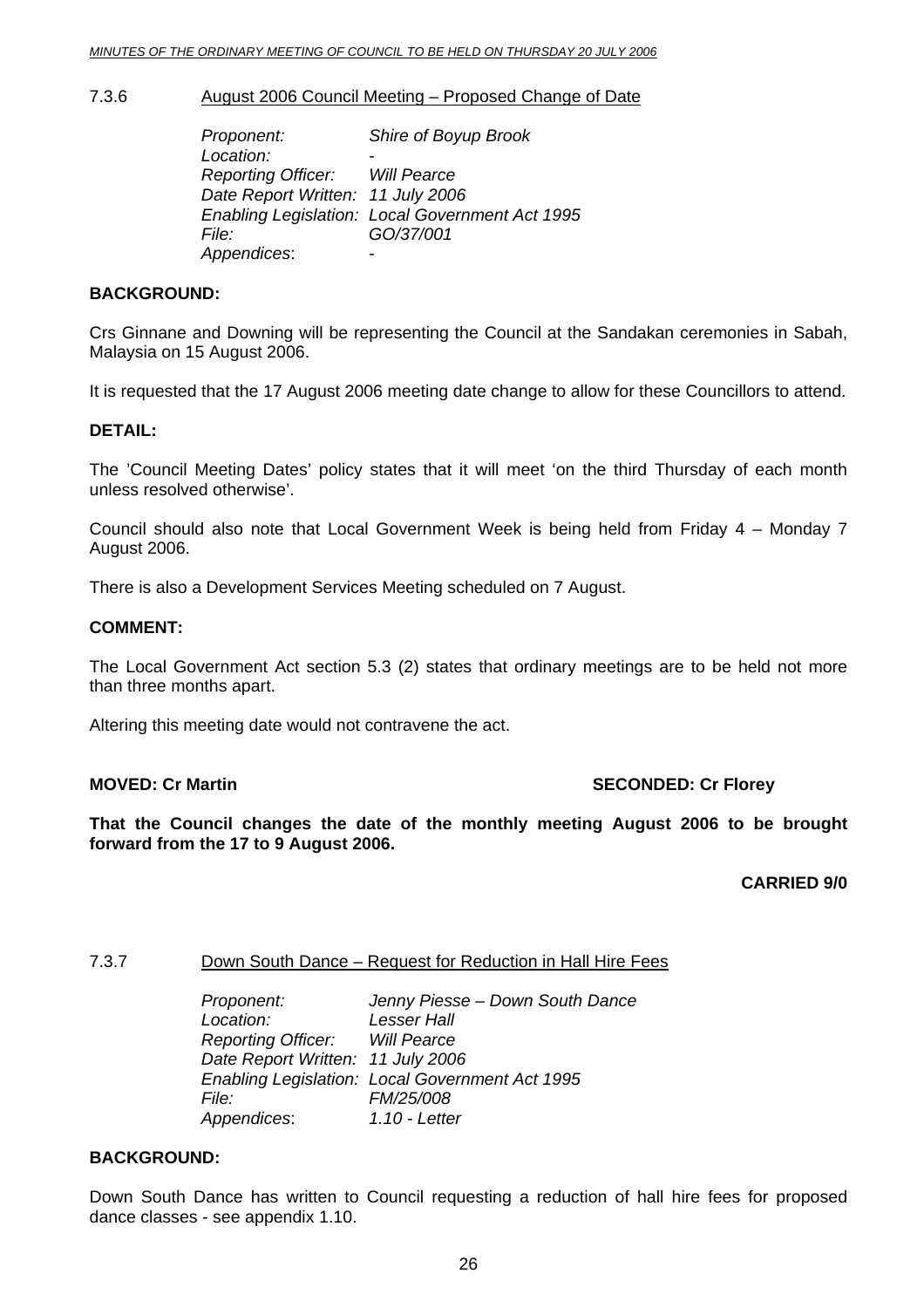# **DETAIL:**

Down South Dance currently hold dance classes at the Boyup Brook High School. The school however closes at 3.30pm. The applicant wishes to provide classes for both juniors and seniors from 2.30pm until 5.30pm.

The school has been charging the applicant \$150 per term, being 10 weeks. Attendees are charged \$70 per term.

Shire hall hire fees for each term will be \$360.

The applicant travels from Bridgetown and fuel costs make Boyup Brook unviable on shire hall fees. She provides classes in Bridgetown shire facilities having had shire fees waived.

### **COMMENT:**

The Council's 'Donations' policy requires groups to apply for funds in March and April annually for consideration during the budget process.

Down South Dance has put a request in to have the fees reduced.

The Council has 2 options-

- $\triangleright$  Decline the request as it is business
- $\triangleright$  reduce the fee as an act of supporting additional activities for children in the shire

It is suggested that the Council declines the request as the proponent should pass on activity expenses to the participants.

# **MOVED: Cr Marshall SECONDED:**

**That Council charges \$100 per term for Down South Dance to use the Town Hall.** 

# **MOTION LAPSED DUE WANT OF A SECONDER**

**MOVED: Cr Oversby SECONDED: Cr Downing SECONDED: Cr Downing** 

**That the Council charges \$150 per term for Down South Dance to use the Town Hall.** 

### **AMENDMENT**

**MOVED: Cr Downing Case Conducts Account SECONDED: Cr Moir** 

**Add the words 'for 2006 only' after the word 'hall'.** 

**CARRIED 9/0** 

# **AMENDMENT BECOMES THE MOTION**

# **MOVED: Cr Downing Case Conducts Account SECONDED: Cr Moir**

**That the Council charges \$150 per term for Down South Dance to use the Town Hall for 2006 only.**

**CARRIED 9/0**